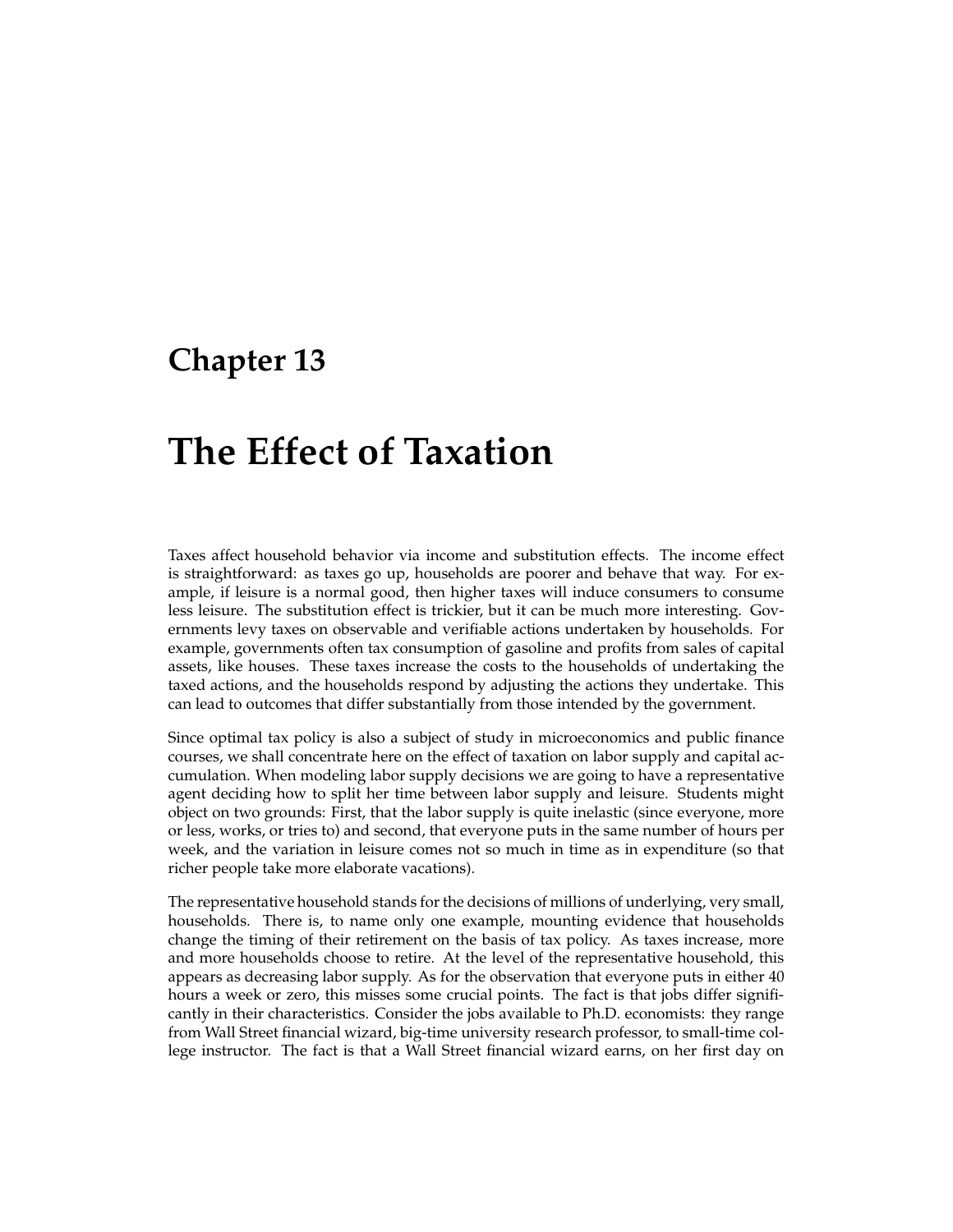the job, two or three times as much as a small-time college instructor. Of course, college teachers have a much more relaxed lifestyle than financiers (their salary, for example, is computed assuming that they only work nine months out of the year). The tax system can easily distort a freshly-minted Ph.D.'s choices: Since she consumes only the after-tax portion of her income, the Wall Street job may only be worth 50% more, after taxes, than the college instructor's job. The point is not that every new economics Ph.D. would plump for the college instructor's job, but that, as the tax on high-earners increased, an increasing fraction would. Again, we can model this with a representative household choosing how much leisure to consume.

We begin with a general overview of tax theory, discuss taxation of labor, then taxation of capital and finally consider attempts to use the tax system to remedy income (or wealth) inequality.

## **13.1 General Analysis of Taxation**

In this section we will cast the problem of taxation in a very general framework. We will use this general framework to make some definitions and get some initial results.

#### **Notation**

Assume that the household take some observed action  $a$  in  $A$  (this discussion generalizes to the case when  $a$  is a vector of choices). For example,  $a$  could be hours worked, number of windows in one's house, or the number of luxury yachts the household owns (or, if a is a vector, all three). The set A is the set of allowed values for  $a$ , for example 0 to 80 hours per week,  $\{0, 1, 2, \ldots, 500\}$  windows per house or 0 to ten luxury yachts (where we are assuming that no house may have more than 500 windows and no household can use more than 10 luxury yachts).

The government announces a *tax policy*  $\mathcal{H}(a; \psi)$ , where  $\mathcal{H}(\psi) : A \to \mathbb{R}$ . That is, a tax policy is a function mapping observed household choices into a *tax bill* which the household has to pay (if positive), or takes as a subsidy to consumption (if negative). The term  $\psi$  (which may be a vector) is a set of parameters to the tax policy (for example, deductions). The household is assumed to know the function  $\mathcal{H}(a; \psi)$  and  $\psi$  before it takes action a.

An example of a tax policy  $H$  is the *flat income tax*. In a flat income tax, households pay a fixed fraction of their income a in taxes, so  $\psi = \tau$ , where  $\tau$  is the flat tax rate. A more complex version of the flat income tax allows for *exemptions* or *deductions,* which are simply a portion of income exempt from taxation. If the exempt income is  $E$ , then the parameters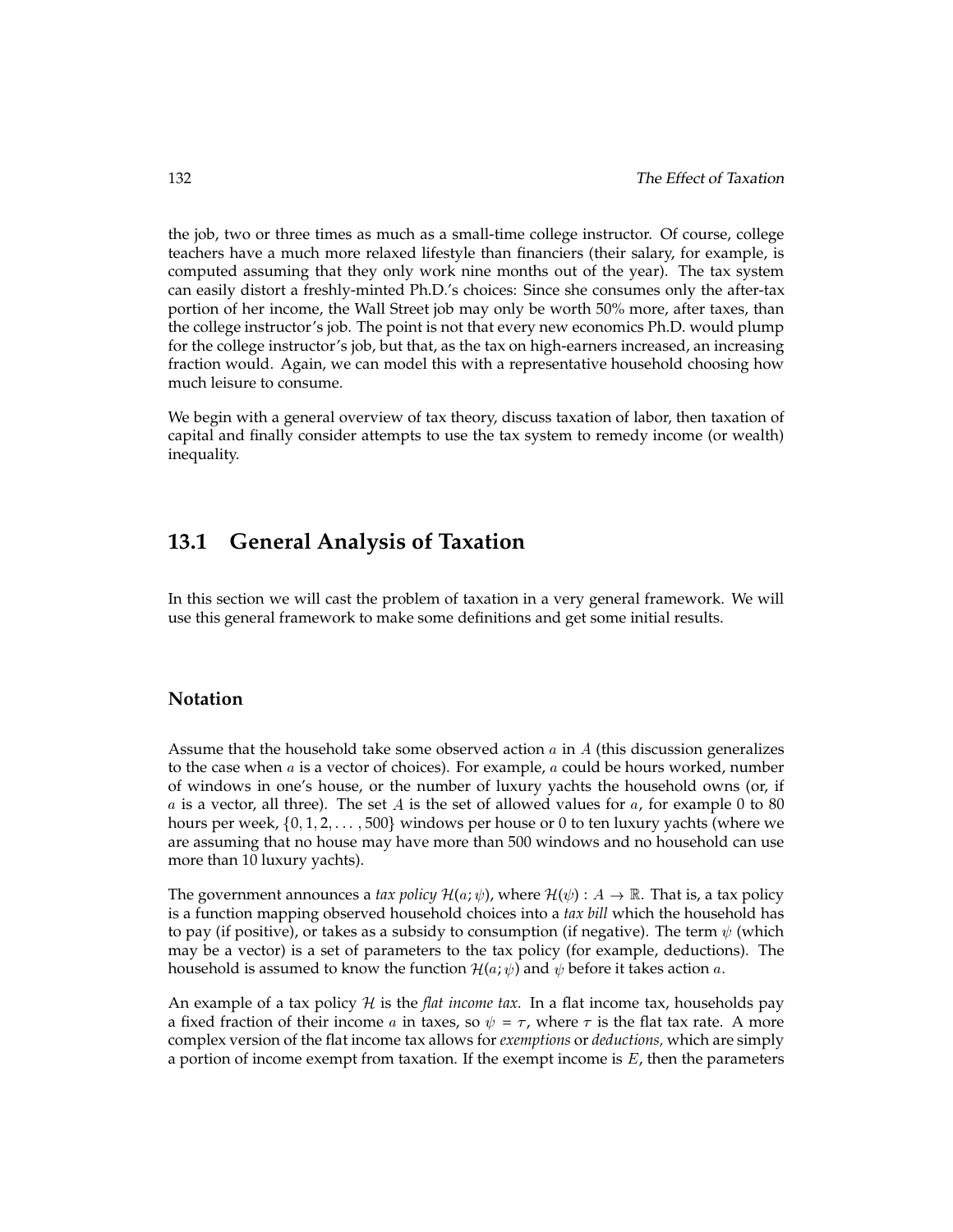to the tax system are  $\psi = \{E, \tau\}$  and  $\mathcal{H}(a; \psi)$  is:

$$
\mathcal{H}(a;\psi)=\left\{\begin{array}{ll}0,&a\leq E\\\tau(a-E),&a\geq E.\end{array}\right.
$$

#### **Definitions**

We can use our notation to make some useful definitions. The *marginal tax rate* is the tax paid on the next increment of a. So if one's house had 10 windows already and one were considering installing an 11th window, the marginal tax rate would be the increase in one's tax bill arising from that 11th window. More formally, the marginal tax rate at  $a$  is:

$$
\frac{\partial {\cal H}(a;\psi)}{\partial a}.
$$

Here we are assuming that a is a scalar and smooth enough so that  $\mathcal{H}(a; \psi)$  is at least once continuously differentiable. Expanding the definition to cases in which  $\mathcal{H}(a; \psi)$  is not smooth in  $a$  (in certain regions) is straightforward, but for simplicity, we ignore that possibility for now.

The *average tax rate* at a is defined as:

$$
\frac{\mathcal{H}(a;\psi)}{a}.
$$

Note that a flat tax with  $E = 0$  has a constant marginal tax rate of  $\tau$ , which is just equal to the average tax rate.

If we take a to be income, then we say that a tax system is *progressive* if it exhibits an increasing marginal tax rate, that is if  $\mathcal{H}'(a;\psi)>0.$  In the same way, a tax system is said to be *regressive* if  $\mathcal{H}^{\prime}(a;\psi) < 0.$ 

#### **Household Behavior**

Let us now turn our attention to the household. The household has some technology for producing income  $\mathcal{Y}^1$  that may be a function of the action a, so  $\mathcal{Y}(a)$ . If a is hours worked, then  $Y$  is increasing in  $a$ , if  $a$  is hours of leisure, then  $Y$  is decreasing in  $a$  and if  $a$  is housewindows then  $Y$  is not affected by a. The household will have preferences directly over action *a* and *income net of taxation*  $\mathcal{Y}(a) - \mathcal{H}(a; \psi)$ . Thus preferences are:

$$
U\left[a,\mathcal{Y}(a)-\mathcal{H}(a;\psi)\right].
$$

There is an obvious maximization problem here, and one that will drive all of the analysis in this chapter. As the household considers various choices of  $a$  (windows, hours, yachts),

<sup>&</sup>lt;sup>1</sup>We use the notation  $\mathcal Y$  here to mean income to emphasize that income is now a function of choices a.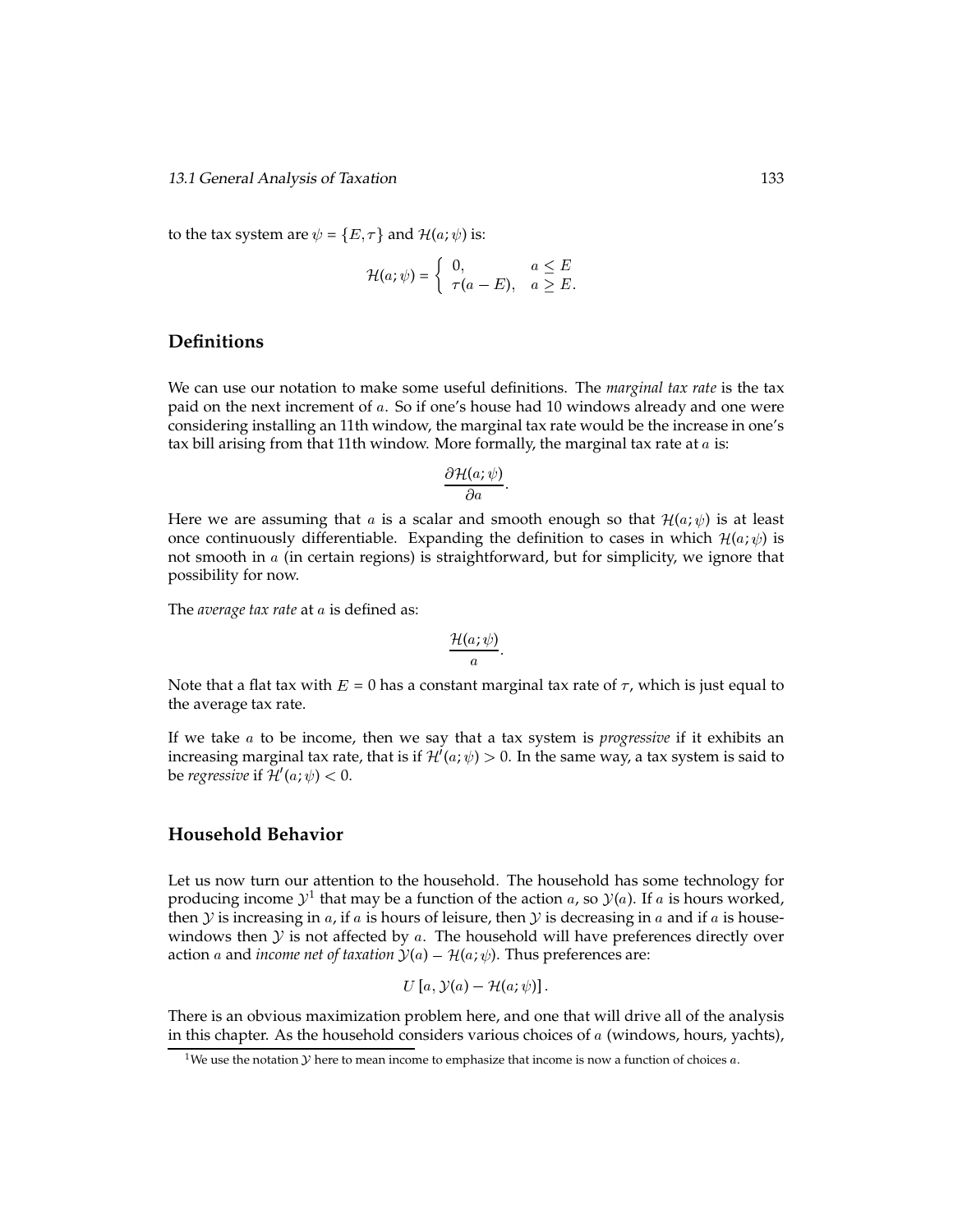it takes into consideration both the direct effect of  $a$  on utility and the indirect effect of  $a$ , through the tax bill term  $\mathcal{Y}(a) - \mathcal{H}(a; \psi)$ . Define:

$$
V(\psi) \equiv \max_{a \in A} U[a, \mathcal{Y}(a) - \mathcal{H}(a; \psi)].
$$

For each value of  $\psi$ , let  $a_{\text{max}}(\psi)$  be the choice of a which solves this maximization problem. That is:

$$
V(\psi) = U[a_{\max}(\psi), \mathcal{Y}(a_{\max}(\psi)) - \mathcal{H}[a_{\max}(\psi); \psi)].
$$

Assume for the moment that U,  $\mathcal Y$  and  $\mathcal H$  satisfy regularity conditions so that for every possible  $psi$  there is only one possible value for  $a_{\text{max}}$ .

The government must take the household's response  $a_{\text{max}}(\psi)$  as given. Given some tax system H, how much revenue does the government raise? Clearly, just H  $[a_{\text{max}}(\psi); \psi]$ . Assume that the government is aware of the household's best response,  $a_{\text{max}}(\psi)$ , to the government's choice of tax parameter  $\psi$ . Let  $\mathcal{T}(\psi)$  be the revenue the government raises from a choice of tax policy parameters  $\psi$ :

(13.1) 
$$
\mathcal{T}(\psi) = \mathcal{H}\left[a_{\max}(\psi); \psi\right].
$$

Notice that the government's revenue is just the household's tax bill.

The functions  $\mathcal{H}(a; \psi)$  and  $\mathcal{T}(\psi)$  are closely related, but you should not be confused by them.  $\mathcal{H}(a; \psi)$  is the tax system or tax policy: it is the legal structure which determines what a household's tax bill is, given that household's behavior. Households choose a value for  $a$ , but the tax policy must give the tax bill for all possible choices of  $a$ , including those that a household might never choose. Think of  $H$  as legislation passed by Congress. The related function  $\mathcal{T}(\psi)$  gives the government's actual revenues under the tax policy  $\mathcal{H}(a; \psi)$ when households react optimally to the tax policy. Households choose the action  $a$  which makes them happiest. The mapping from tax policy parameters  $\psi$  to household choices is called  $a_{\max}(\psi)$ . Thus the government's actual revenue given a choice of parameter  $\psi$ ,  $\mathcal{T}(\psi)$ , and the legislation passed by Congress,  $\mathcal{H}(a; \psi)$ , are related by equation (13.1) above.

#### **The Laffer Curve**

How does the function  $\mathcal{T}(\psi)$  behave? We shall spend quite a bit of time this chapter considering various possible forms for  $T(\psi)$ . One concept to which we shall return several times is the *Laffer curve.* Assume that, if a is fixed, that  $\mathcal{H}(a; \psi)$  is increasing in  $\psi$  (for example,  $\psi$  could be the tax rate on house windows). Further, assume that if  $\psi$  is fixed, that  $\mathcal{H}(a; \psi)$  is increasing in a. Our analysis would go through unchanged if we assumed just the opposite, since these assumptions are simply naming conventions.

Given these assumptions, is  $\mathcal T$  necessarily increasing in  $\psi$ ? Consider the total derivative of  $\mathcal T$  with respect to  $\psi$ . That is, compute the change in revenue of an increase in  $\psi$ , taking in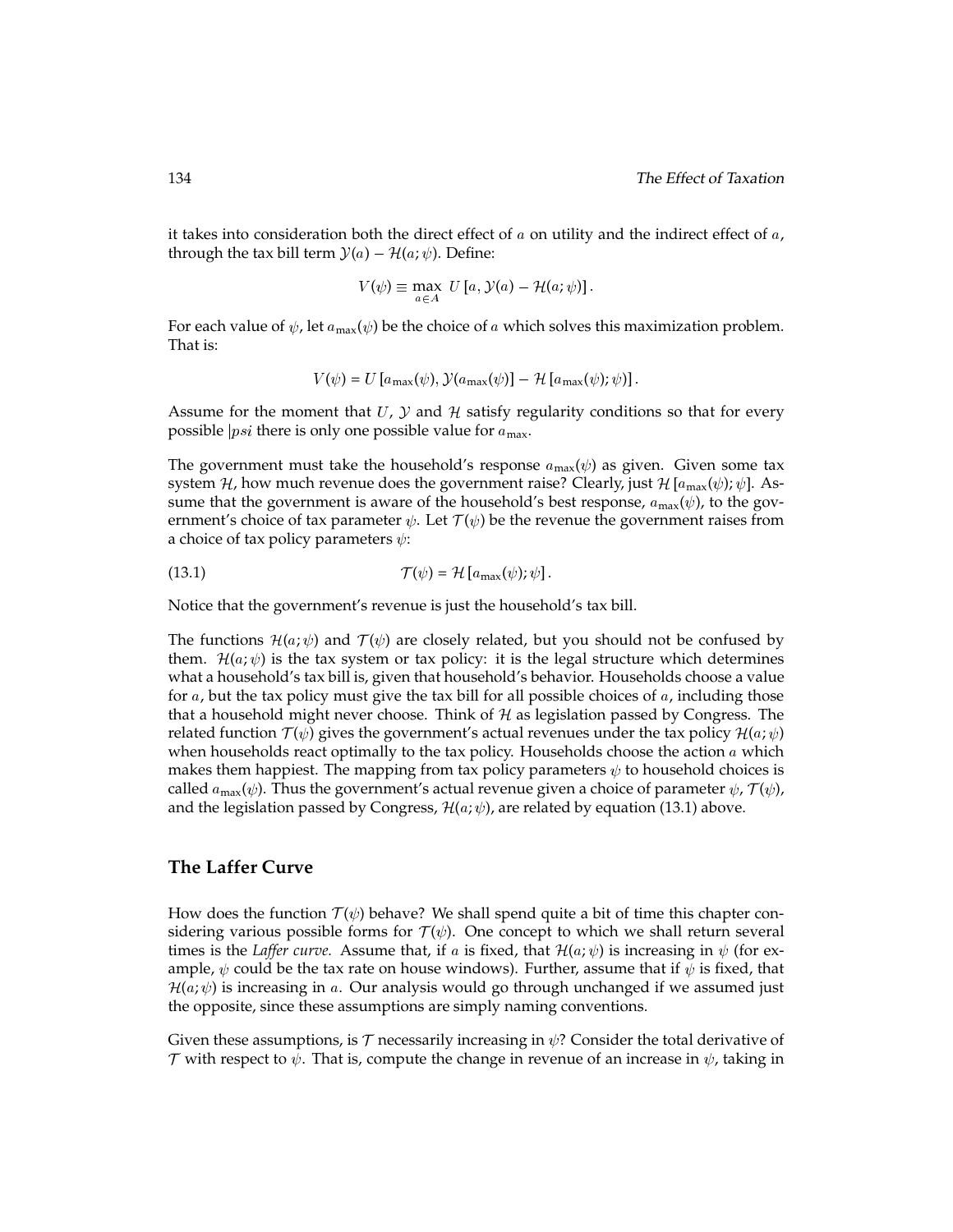to account the change in the household's optimal behavior:

(13.2) 
$$
\frac{d\mathcal{T}(\psi)}{d\psi} = \frac{\partial \mathcal{H}\left[a_{\max}(\psi); \psi\right]}{\partial a} \frac{\partial a_{\max}(\psi)}{\partial \psi} + \frac{\partial \mathcal{H}\left[a_{\max}(\psi); \psi\right]}{\partial \psi}.
$$

The second term is positive by assumption. The first term is positive if  $a_{\text{max}}$  is increasing in  $\psi$ . If  $a_{\text{max}}$  is decreasing in  $\psi$ , and if the effect is large enough, then the government revenue function may actually be decreasing in  $\psi$  despite the assumptions on the tax system H. If this happens, we say that there is a Laffer curve in the tax system.

A note on terms: the phrase "Laffer curve" has become associated with a bitter political debate. We are using it here as a convenient shorthand for the cumbersome phrase, "A tax system which exhibits decreasing revenue in a parameter which increases government revenue holding household behavior constant because the household adjusts its behavior in response". Do tax systems exhibit Laffer curves? Absolutely. For example, a Victorianera policy which levied taxes on the number of windows (over some minimum number designed to exempt the middle class) in a house, over a span of years, resulted in grand houses with very few windows. As a result, the *hoi polloi* began building more modest homes also without windows and windowlessness became something of a fashion. Increases in the window tax led, in the long term, to decreases in the revenue collected on the window tax. The presence of a Laffer curve in the U.S. tax system is an empirical question outside the scope of this chapter.

Finally, the presence of a Laffer curve in a tax system does not automatically mean that a tax cut produces revenue growth. The parameter set  $\psi$  must be in the downward-sloping region of the government revenue curve for that to be the case. Thus the U.S. tax system could indeed exhibit a Laffer curve, but only at very high average tax rates, in which case tax cuts (given the current low level of taxation) would lead to decreases in revenue.

#### **Lump-sum Taxes**

Now consider the results if the government introduced a tax system with the special characteristic that the tax bill did not depend on the household's decisions. That is,

$$
\frac{\partial \mathcal{H}(a;\psi)}{\partial a}=0,
$$

for all choices of  $\psi$ . Notice that the household's optimal decisions may still change with  $\psi$ , but that the government's revenue will not vary as  $a_{\text{max}}$  varies. Let us determine what hap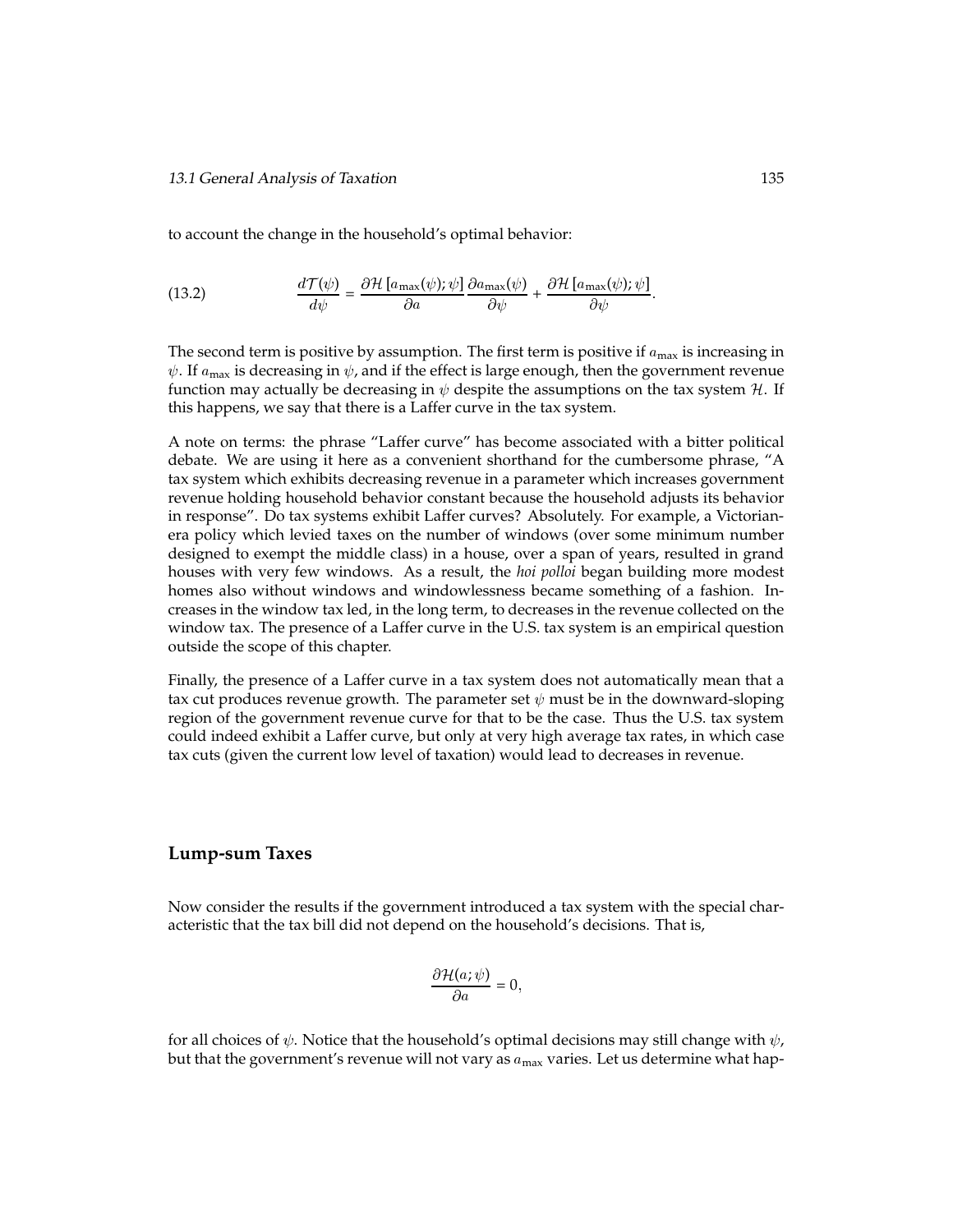pens to the derivative of the government revenue function  $\mathcal T$  from equation (13.2) above:

$$
\frac{d\mathcal{T}(\psi)}{d\psi} = \frac{\partial \mathcal{H} \left[ a_{\text{max}}(\psi); \psi \right] \partial a_{\text{max}}(\psi)}{\partial a} + \frac{\partial \mathcal{H} \left[ a_{\text{max}}(\psi); \psi \right]}{\partial \psi}
$$

$$
= (0) \left[ \frac{\partial a_{\text{max}}(\psi)}{\partial \psi} \right] + \frac{\partial \mathcal{H} \left[ a_{\text{max}}(\psi); \psi \right]}{\partial \psi}
$$

$$
= \frac{\partial \mathcal{H} \left[ a_{\text{max}}(\psi); \psi \right]}{\partial \psi}.
$$

This is always greater than zero by assumption. Hence there is never a Laffer curve when the tax system has the property that  $\partial \mathcal{H}/\partial a = 0$ , that is, with lump-sum taxes.

Taxes which do not vary with household characteristics are known as *poll taxes* or *lumpsum taxes.* Poll taxes are taxes that are levied uniformly on each person or "head" (hence the name). Note that there is no requirement that lump sum taxes be uniform, merely that household actions cannot affect the tax bill. A tax lottery would do just as well. In modern history there have been relatively few examples of poll taxes. The most recent use of poll taxes was in England, where they were used from 1990-1993 to finance local governments. Each council (roughly equivalent to a county) divided its expenditure by the number of adult residents and delivered tax bills for that amount. Your correspondent was, at the time, an impoverished graduate student living in the Rotherhithe section of London, and was presented with a bill for £350 (roughly \$650 at the time). This policy was deeply unpopular and led to the "Battle of Trafalgar Square"—the worst English riot of the 20th century. It is worth noting that this tax did not completely meet the requirements of a lump sum tax since it did vary by local council, and, in theory, households could affect the amount of tax they owed by moving to less profligate councils, voting Conservative or rioting. These choices, though, were more or less impossible to implement in the shortterm, and most households paid.

Lump-sum taxes, although something of a historical curiosity, are very important in economic analysis. As we shall see in the next section, labor supply responds very differently to lump-sum taxes than to income taxes.

#### **The Deadweight Loss of Taxation**

Lump sum taxes limit the amount of *deadweight loss* associated with taxation. Consider the effect of an increase in taxes which causes an increase in government revenue: revenue increases slightly and household income net of taxes decreases by slightly more than the revenue increase. This difference is one form of deadweight loss, since it is revenue lost to both the household and the government.

It is difficult to characterize the deadweight loss of taxation with the general notation we have established here (we will be much more precise in the next section). However, we will be able to establish that the deadweight loss is increasing in the change of household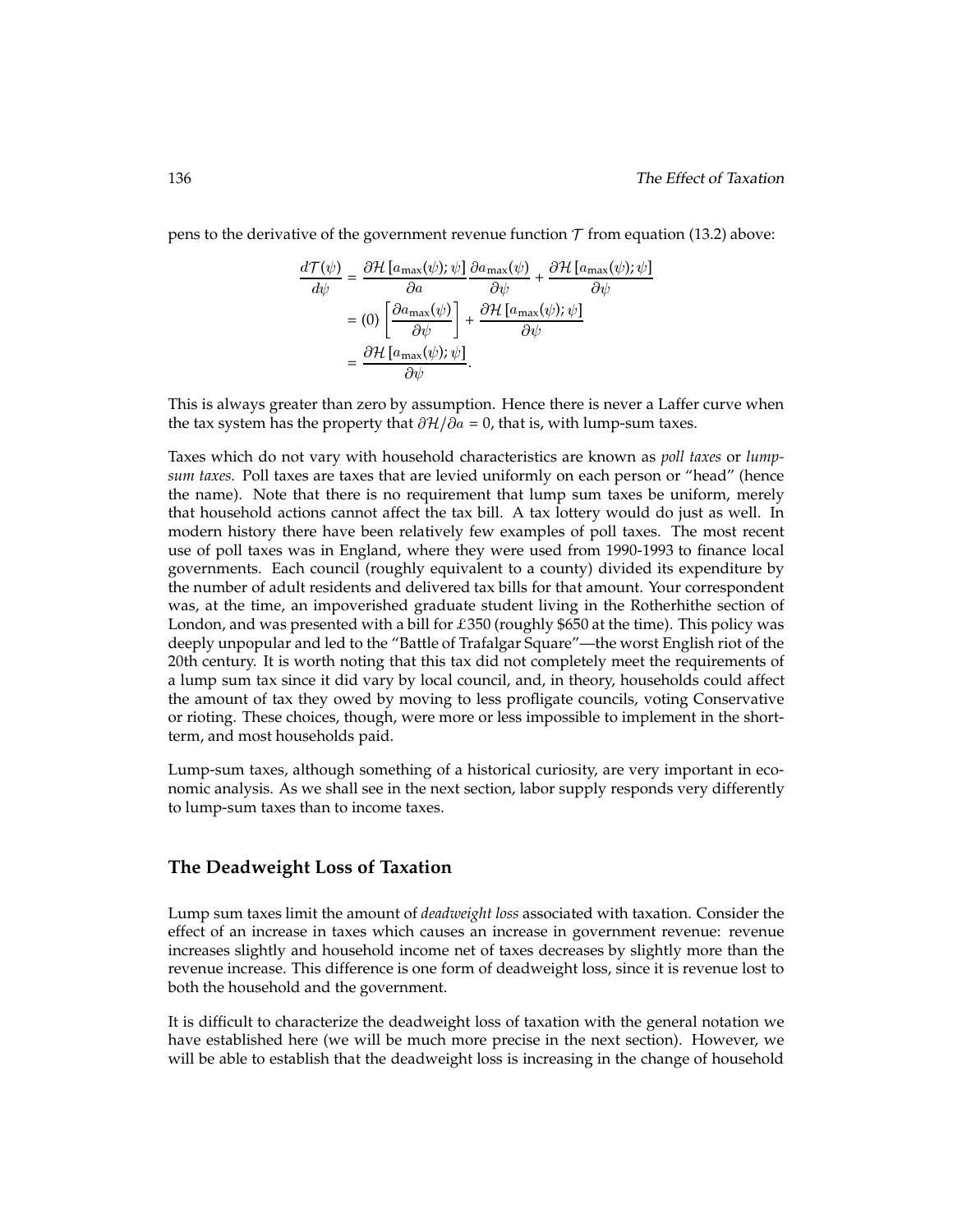behavior. That is, the more sensitive  $a_{\text{max}}(\psi)$  is to  $\psi$ , the larger the deadweight loss.

Consider a tax policy  $\mathcal{H}(a; \psi)$  and two different parameter sets for the tax policy,  $\psi_0$  and  $\psi_1$ . Assume that, for fixed a,  $\mathcal{H}(a; \psi_0) < \mathcal{H}(a; \psi_1)$ . The household's utility at each of the tax parameters is:

$$
V(\psi_0) = U(a_{\text{max}}(\psi_0), \mathcal{Y}[a_{\text{max}}(\psi_0)] - \mathcal{H}[a_{\text{max}}(\psi_0), \psi_0]), \text{ and:}
$$
  

$$
V(\psi_1) = U(a_{\text{max}}(\psi_1), \mathcal{Y}[a_{\text{max}}(\psi_1)] - \mathcal{H}[a_{\text{max}}(\psi_1), \psi_1]).
$$

The claim is that the change in household net income exceeds the change in government revenue, or:

(13.3) 
$$
(\mathcal{Y}[a_{\max}(\psi_0)] - \mathcal{H}[a_{\max}(\psi_0), \psi_0]) - (\mathcal{Y}[a_{\max}(\psi_1)] - \mathcal{H}[a_{\max}(\psi_1), \psi_1]) > \mathcal{T}(\psi_1) - \mathcal{T}(\psi_0).
$$

Recall that  $\mathcal{T}(\psi) = \mathcal{H}$  [ $a_{\text{max}}(\psi)$ ;  $\psi$ ]. Equation (13.3) is true only if:

$$
\mathcal{Y}[a_{\max}(\psi_0)] > \mathcal{Y}[a_{\max}(\psi_1)]
$$

That is, the more household gross (that is, pre-tax) income falls in response to the tax, the greater the deadweight loss. But since household gross income is completely under the household's control through choice of  $a$ , this is tantamount to saying that the more  $a$ changes, the greater the deadweight loss. This is a very general result in the analysis of taxation: the more the household can escape taxation by altering its behavior, the greater the deadweight loss of taxation.

If we further assume that there are no pure income effects in the choice of  $a$ , then lumpsum taxes will not affect the household's choice of  $a$  and there will be no deadweight loss to taxation (a formal proof of this point is beyond the scope of this chapter). The assumption of no income effects is relatively strong, but, as we shall see later, even without it lump-sum taxes affect household behavior very differently than income taxes.

### **13.2 Taxation of Labor**

In this section we shall assume that households choose only their effort level or labor supply L. We will assume that they have access to a technology for transforming labor into the consumption good of  $wL$ . Think of  $w$  as a wage rate. Although we will not clear a labor market in this chapter, so  $w$  is not an endogenous price, we can imagine that all households have a backyard productive technology of this form.

Households will enjoy consumption and dislike effort, but will be unable to consume without expending effort. They will balance these desires to arrive at a labor supply decision. Government taxation will distort this choice and affect labor supply.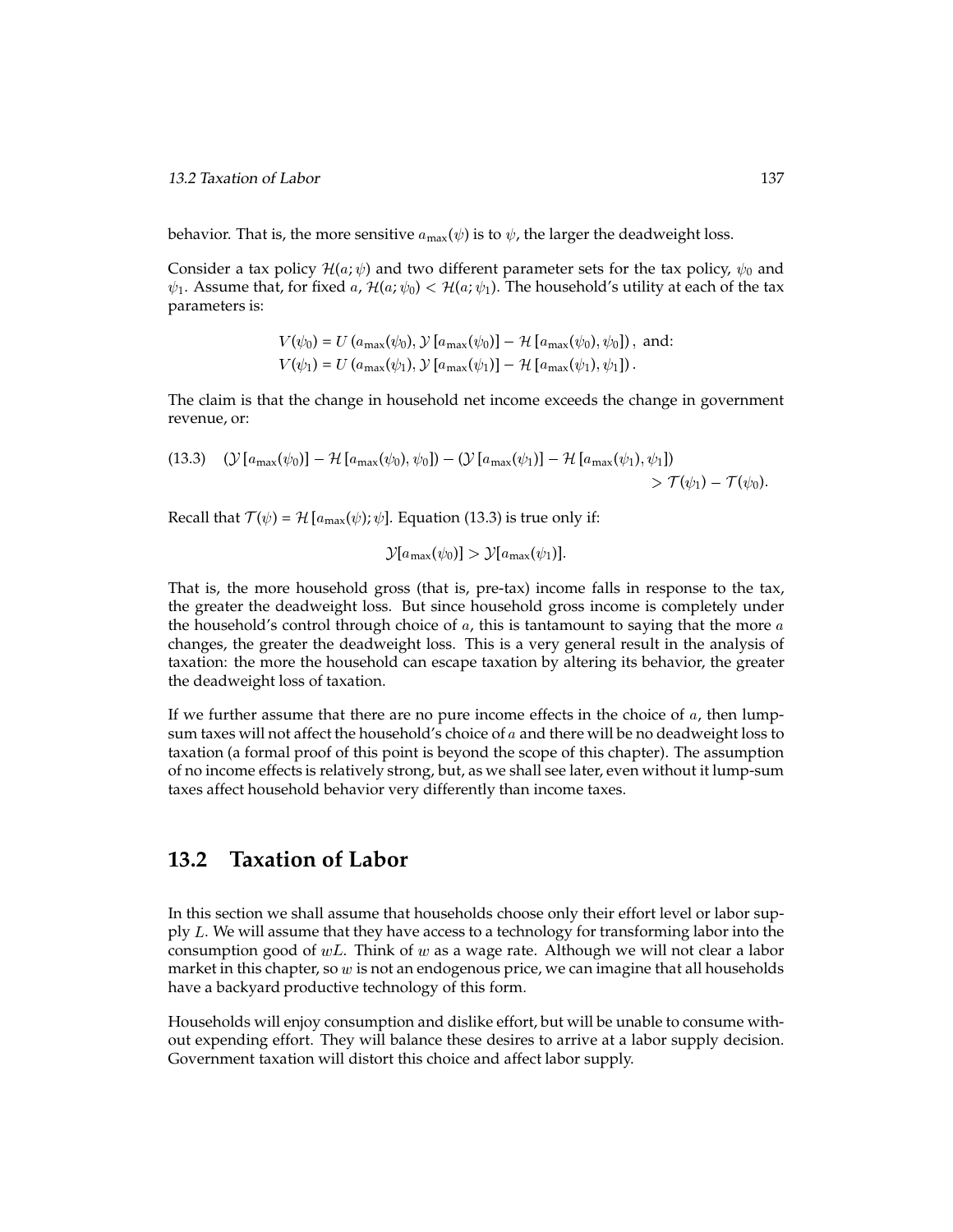#### **A Simple Example**

As a first step, consider a household with a utility function over consumption  $C$  and effort L of the form:

$$
U(C, L) = 2\sqrt{C} - L.
$$

The household's income takes the form:

$$
\mathcal{Y}(L) = wL.
$$

Assume that there is a simple flat tax, so the tax policy is:

$$
\mathcal{H}(L;\tau)=\tau\mathcal{Y}(L).
$$

Hence the household's budget constraint becomes:

$$
C = \mathcal{Y}(L) - \mathcal{H}(L; \tau) = wL - \tau wL = (1 - \tau)wL.
$$

Substituting this budget constraint into the household's utility function produces:

$$
V(\tau) = \max_{L} \left\{ 2\sqrt{(1-\tau)wL} - L \right\}.
$$

This function is just the household's utility given a tax rate  $\tau$ . We can solve the maximization problem to find  $V(\tau)$  directly. Take the derivative with respect to the single choice variable, labor supply  $L$ , and set it to zero to find:

$$
\sqrt{\frac{(1-\tau)w}{L}}-1=0.
$$

Solving for L produces:

$$
L(\tau)=(1-\tau)w.
$$

We can substitute the labor supply decision  $L(\tau)$  back into the government's tax policy to find the government's revenue function:

$$
\mathcal{T}(\tau) = \mathcal{H}\left[L(\tau); \tau\right] = \tau w L(\tau) = w^2 \tau (1 - \tau).
$$

Does this system exhibit a Laffer curve? Indeed it does. Clearly,  $\mathcal{T}(\tau)$  in this case is simply a parabola with a maximum at  $\tau = 0.5$ . (See Figure (13.1)).

The effect of the income tax was to drive a wedge between the productivity of the household (constant at  $w$ ) and the payment the household received from its productive activity. The household realized an *effective wage rate* of  $(1 - \tau)w$ . As the flat tax rate  $\tau$  moved to unity, the effective wage rate of the household falls to zero and so does its labor supply. Compare this tax structure with one in which the household realizes the full benefit of its effort, after paying its fixed obligation. Thus we turn our attention next to a lump-sum tax.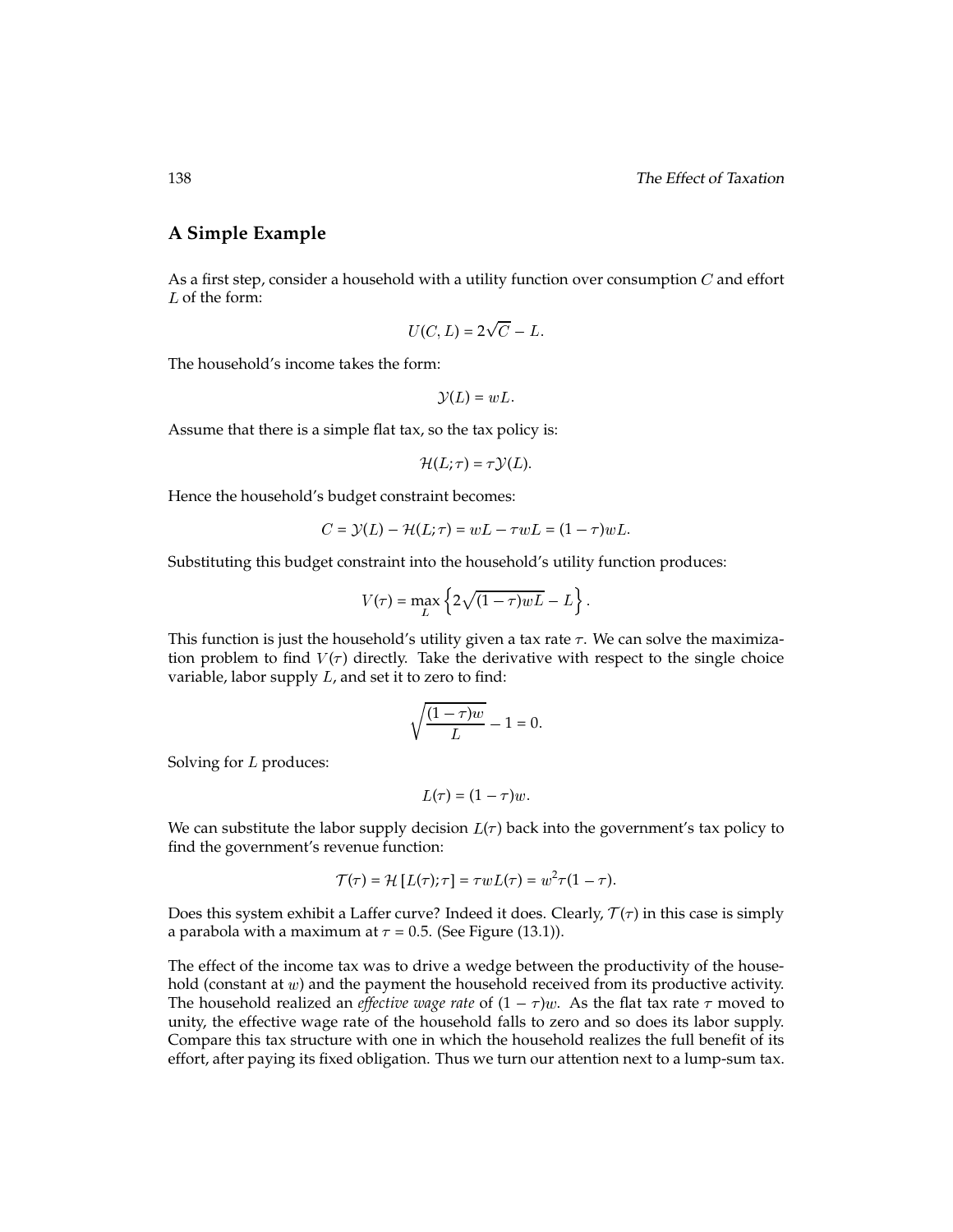

Figure 13.1: A government revenue function that exhibits a Laffer curve.

#### **A Lump-sum Tax**

Now let us introduce a lump-sum tax of amount  $\tau_L$ .<sup>2</sup> No matter what income the household accumulates, it will be forced to pay the amount  $\tau_L$ . On the other hand, after paying  $\tau_L$ , the household consumes all of its income. Previously, with the income tax, the household faced an effective wage rate of  $(1 - \tau)w$ , which decreased as  $\tau$  increased. Now the household's effective wage will be w (after the critical income of  $\tau_L$  is reached). Does this mean that effort will be unaffected by  $\tau_L$ ? Recall from the previous section that this will only happen if there are no wealth effects. Examining the utility function reveals that it is not homogeneous of degree 1 in wealth, hence we can expect labor supply to vary to with  $\tau_L$ . In particular, since leisure is a normal good, we will expect that labor supply will be increasing in  $\tau_L$ . The household's budget constraint, with this tax policy, becomes:

$$
C=wL-\tau_L,
$$

so the household's maximization problem is:

$$
V(\tau_L) = \max_L \left\{ 2\sqrt{wL - \tau_L} - L \right\}.
$$

The first-order condition for optimality is:

$$
\frac{w}{\sqrt{wL-\tau_L}}-1=0.
$$

Solving for L produces:

$$
L(\tau_L) = w + \frac{\tau_L}{w}.
$$

<sup>&</sup>lt;sup>2</sup>The notation  $\tau_L$  is meant to imply lump-sum tax: there is a surfeit of notation involving  $\tau$  and L in this chapter. Please refer to the table at the end if you become confused.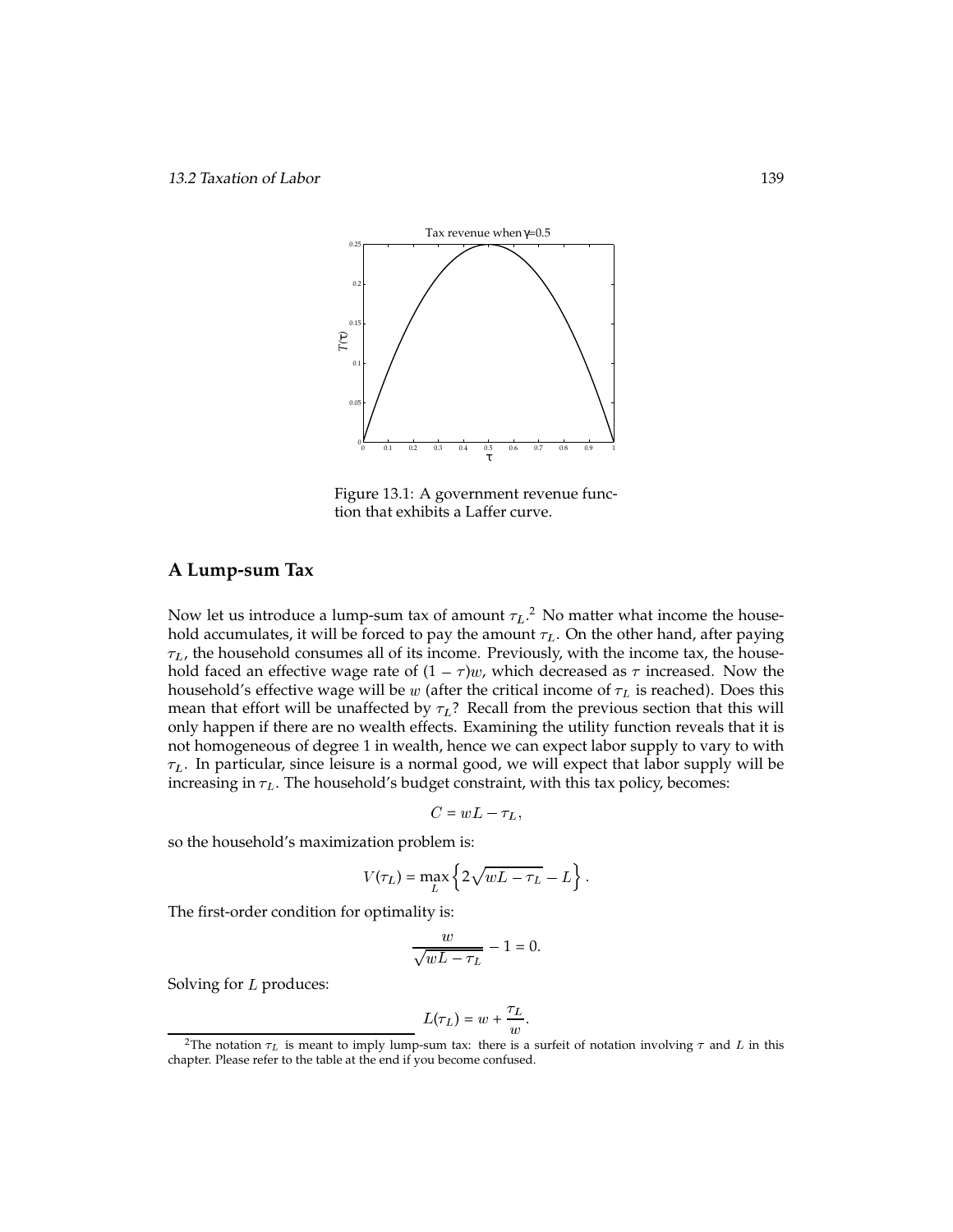We see that labor supply is in fact increasing in the lump-sum tax amount  $\tau_L$ . The household increases its labor supply by just enough to pay its poll tax obligation. What is the government revenue function? It is, in this case, simply:

$$
\mathcal{T}(\tau_L)=\tau_L
$$

So there is no Laffer curve with a lump-sum tax (of course).

#### **General Labor Supply and Taxation**

With the assumption of a square-root utility function, we were able to derive very interesting closed-form solutions for labor supply and the government revenue function. Our results, though, were hampered by being tied to one particular functional form. Now we introduce a more general form of preferences (although maintaining the assumption of linear disutility of effort). We shall see that a Laffer curve is not at all a predestined outcome of income taxes. In fact, when agents are very risk-averse, and when zero consumption is catastrophic, we shall see that the Laffer curve vanishes from the income tax system.

Consider agents with preferences over consumption  $C$  and labor supply  $L$  of the form:

(13.4) 
$$
U(C, L) = \begin{cases} \frac{C}{\gamma} - L, & \gamma \neq 0, \gamma \leq 1 \\ \ln(C) - L, & \gamma = 0. \end{cases}
$$

Notice the immediate difference when  $0 < \gamma \leq 1$  and when  $\gamma \leq 0$ . In the former case, a consumption of zero produces merely zero utility, bad, but bearable; while in the latter case, zero consumption produces a utility of negative infinity, which is unbearable. Agents will do anything in their power to avoid any possibility of zero consumption when  $\gamma$  < 0. Recall that in our previous example (when  $\gamma = 0.5$ ) labor supply dropped to zero as the income tax rate increased to unity. Something very different is going to happen here.

Given a distortionary income tax rate of  $\tau$ , the household's budget constraint becomes:

$$
C=(1-\tau)wL,
$$

as usual. The household's choice problem then becomes:

$$
V(\tau) = \max_{L} \left\{ \frac{[(1-\tau)wL]^{\gamma}}{\gamma} - L \right\}.
$$

The first-order necessary condition for maximization is:

$$
[(1-\tau)w]^{\gamma}L^{\gamma-1}-1=0.
$$

This in turn implies that:

$$
L^{1-\gamma} = [(1-\tau)w]^{\gamma}, \text{ so:}
$$

$$
L = [(1-\tau)w]^{\frac{\gamma}{1-\gamma}}.
$$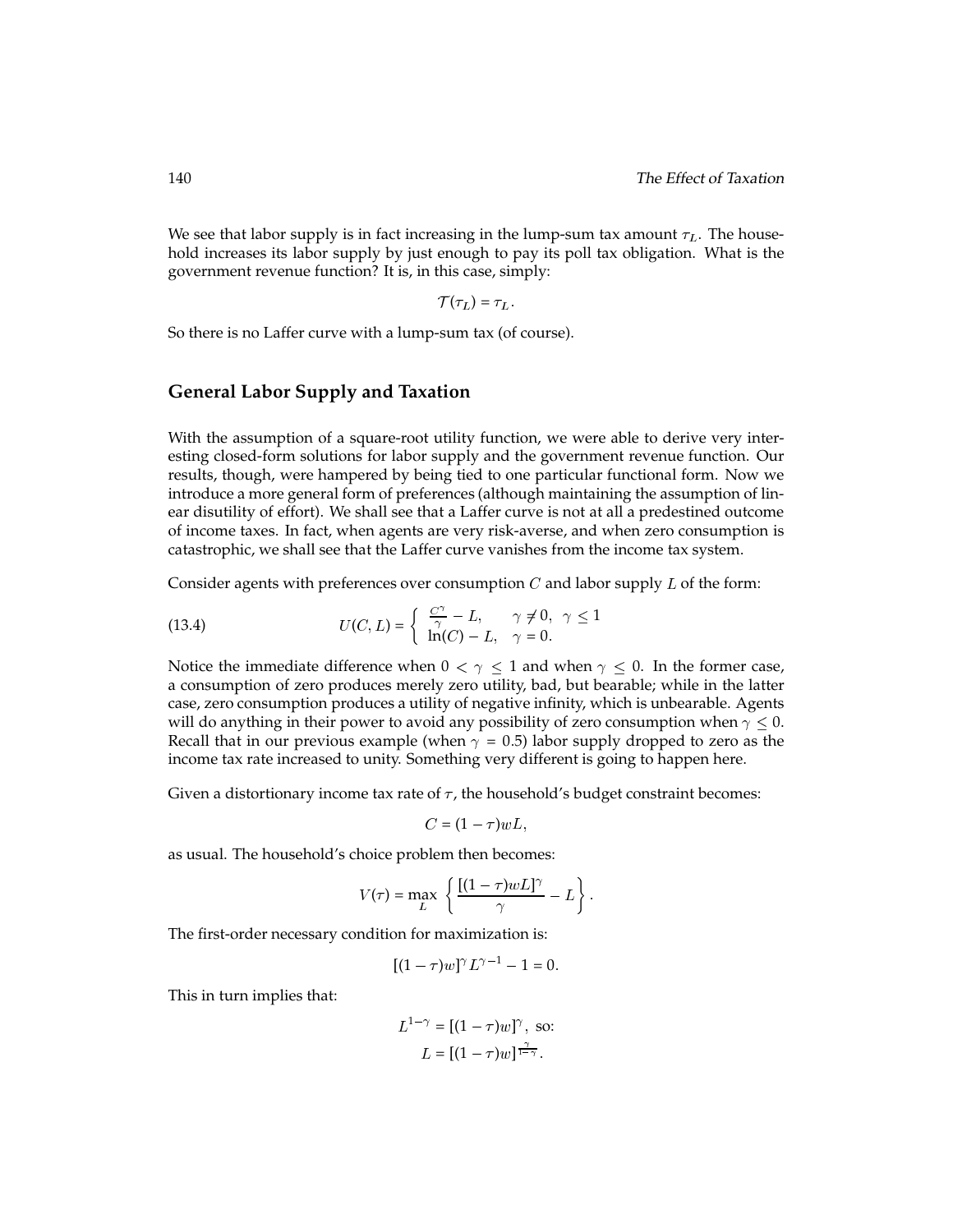Notice that if  $\gamma < 0$ , then L is decreasing in w.

The government revenue function  $\mathcal{T}(\tau)$  is:

$$
\mathcal{T}(\tau)=\tau w L(\tau)=\tau(1-\tau)^{\frac{\gamma}{1-\gamma}}w^{\frac{1}{1-\gamma}}.
$$

The question becomes, when does this tax system exhibit a Laffer curve? This is tantamount to asking when, if ever, the government revenue function is decreasing in  $\tau$ . We begin by taking the derivative of  $T$  with respect to  $\tau$ :

$$
\mathcal{T}'(\tau) = w^{\frac{1}{1-\gamma}} \left[ (1-\tau)^{\frac{\gamma}{1-\gamma}} - \frac{\gamma}{1-\gamma} \tau (1-\tau)^{\frac{\gamma}{1-\gamma}-1} \right]
$$

$$
= w^{\frac{1}{1-\gamma}} (1-\tau)^{\frac{\gamma}{1-\gamma}-1} \left[ 1-\tau - \frac{\gamma}{1-\gamma} \tau \right]
$$

$$
= w^{\frac{1}{1-\gamma}} (1-\tau)^{\frac{\gamma}{1-\gamma}-1} \left[ 1 - \frac{1}{1-\gamma} \tau \right].
$$

Notice immediately that the derivative  $\mathcal{T}'(\tau)$  has the same sign as the term:

$$
\left[1-\frac{1}{1-\gamma}\tau\right],
$$

since the term outside of the brackets is positive by the assumptions that  $w > 0$  and  $\gamma < 1$ . Thus  $\mathcal{T}'(\tau)$  will be negative only if:

$$
1 - \frac{1}{1 - \gamma}\tau \le 0, \text{ or:}
$$

$$
\tau \ge 1 - \gamma.
$$

The tax rate  $\tau$  must satisfy  $0 \leq \tau \leq 1$ . Thus we notice two things immediately: (1) If  $\gamma \leq 0$ there is no Laffer curve, and (2) If  $0 < \gamma < 1$ , then there is a Laffer curve, and the peak occurs at  $\tau = 1 - \gamma$ .

What is the real-world significance of this sharp break in behavior at  $\gamma = 0$ ? Agents with  $\gamma$   $\leq$  0 are very risk-averse and are absolutely unwilling to countenance zero consumption (the real world equivalent would be something like bankruptcy). In addition, their labor supply is decreasing in the wage rate w. In contrast, agents with  $\gamma > 0$  are less risk-averse (although by no means risk neutral), are perfectly willing to countenance bankruptcy and have labor supply curves which are increasing in the wage rate  $w$ . In a world with many households, each of whom has a different value of  $\gamma$ , and a government which imposes a common tax rate  $\tau$ , we would expect greater distortions among those households that are less risk-averse and harder-working.

Finally, the reader may find it an instructive exercise to repeat this analysis with a lumpsum tax. Households will all respond to a lump-sum tax by increasing their labor effort by precisely the same amount,  $\tau_L/w$ , no matter what their value of  $\gamma$ .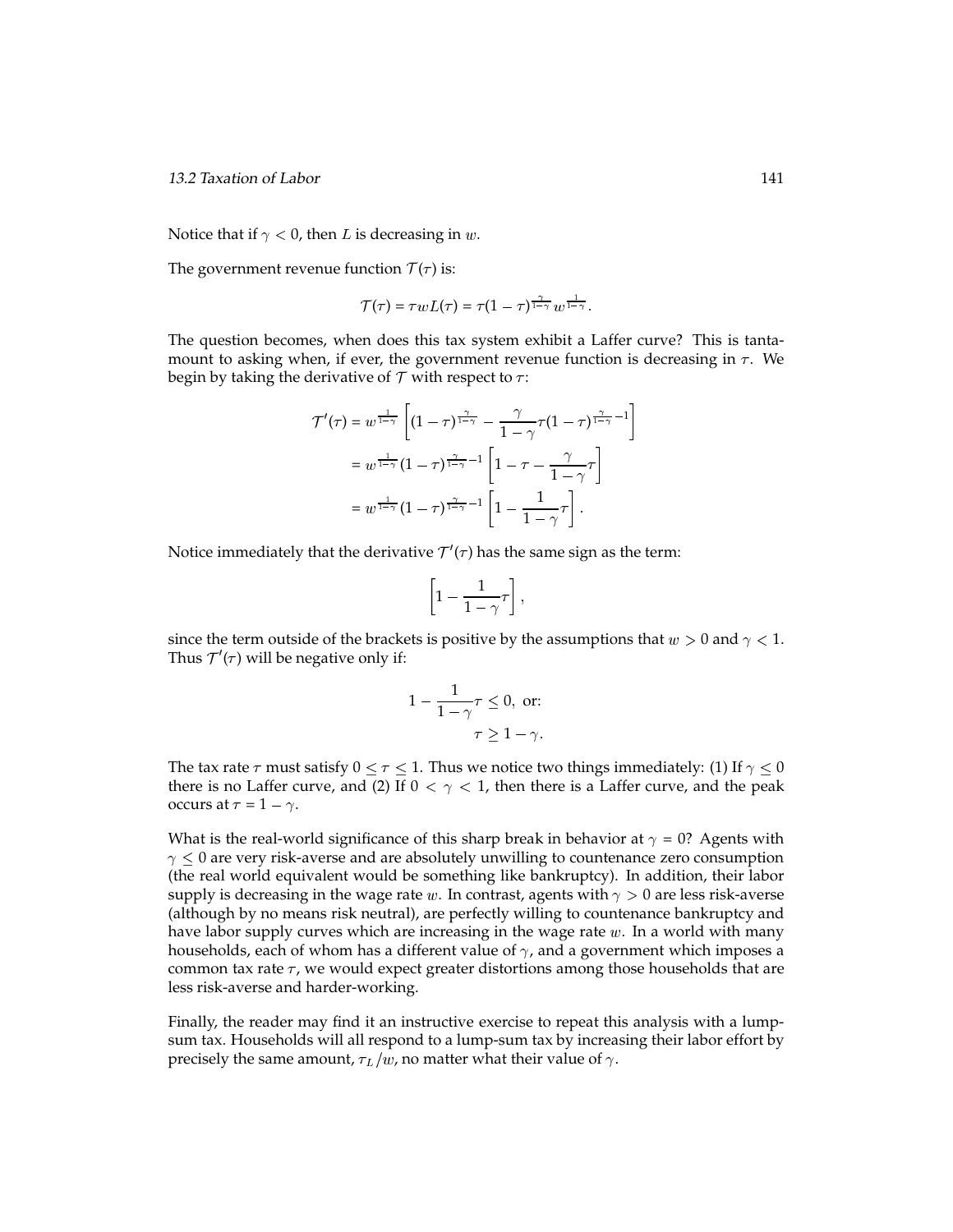## **13.3 Taxation of Capital**

Now we turn our attention to the problem of a household which owns some capital stock and a technology for transforming capital into output. We shall see that, if households are allowed to deduct investment from their taxes (that is, if investment is tax-exempt), then there will not be a Laffer curve in income taxes. If on the other hand investment is not tax-deductible, or only a portion is, then there will be a Laffer curve in income taxation.

The household lives forever and has preferences over consumption streams  $\{C_t\}_{t=0}^\infty$  of:

$$
\sum_{t=0}^{\infty} \beta^t u(C_t),
$$

where  $\beta = 1/(1 + \rho)$ . Here  $\rho > 0$  is the discount rate.

The household begins life with an initial stock of capital  $K_0 > 0$ . In addition, the income of the household each period,  $Y_t$ , is:

$$
Y_t = K_t^{\alpha},
$$

where  $K_t$  is the household's capital stock in period t and  $\alpha$  is a production parameter satisfying  $0 < \alpha < 1$ . The capital stock evolves according to the law of motion:

$$
K_{t+1} = (1 - \delta)K_t + I_t,
$$

where  $I_t$  is investment in physical capital (a choice of the household) and  $\delta$  is the depreciation rate of capital. The economy is closed, so there is no bond market.

Assume that the government's tax policy is a flat tax on income from capital. We will consider two forms: one in which investment is exempt and one in which it is not. Thus without the exemption, in period  $t$ , the legislative tax code requires households to pay:

$$
\mathcal{H}_t(K_t;\tau)=\tau K_t^{\alpha}.
$$

If investment is exempt, then the legislative tax code requires, in period  $t$ , that households pay:

$$
\mathcal{H}_t(K_t; \tau) = \tau(K_t^{\alpha} - I_t).
$$

The household chooses  $K_t$  (so it plays the role of a) in response to changes in the tax code. We will study the steady-state capital level as a function of taxes  $K_{\rm ss}(\tau)$ . Thus the steadystate revenue raised each period by the government is:

$$
{\cal T}_{ss}(\tau)={\cal H}_{ss}\left[K_{\rm SS}(\tau);\tau\right]
$$

This will vary depending on whether investment is deductible or not.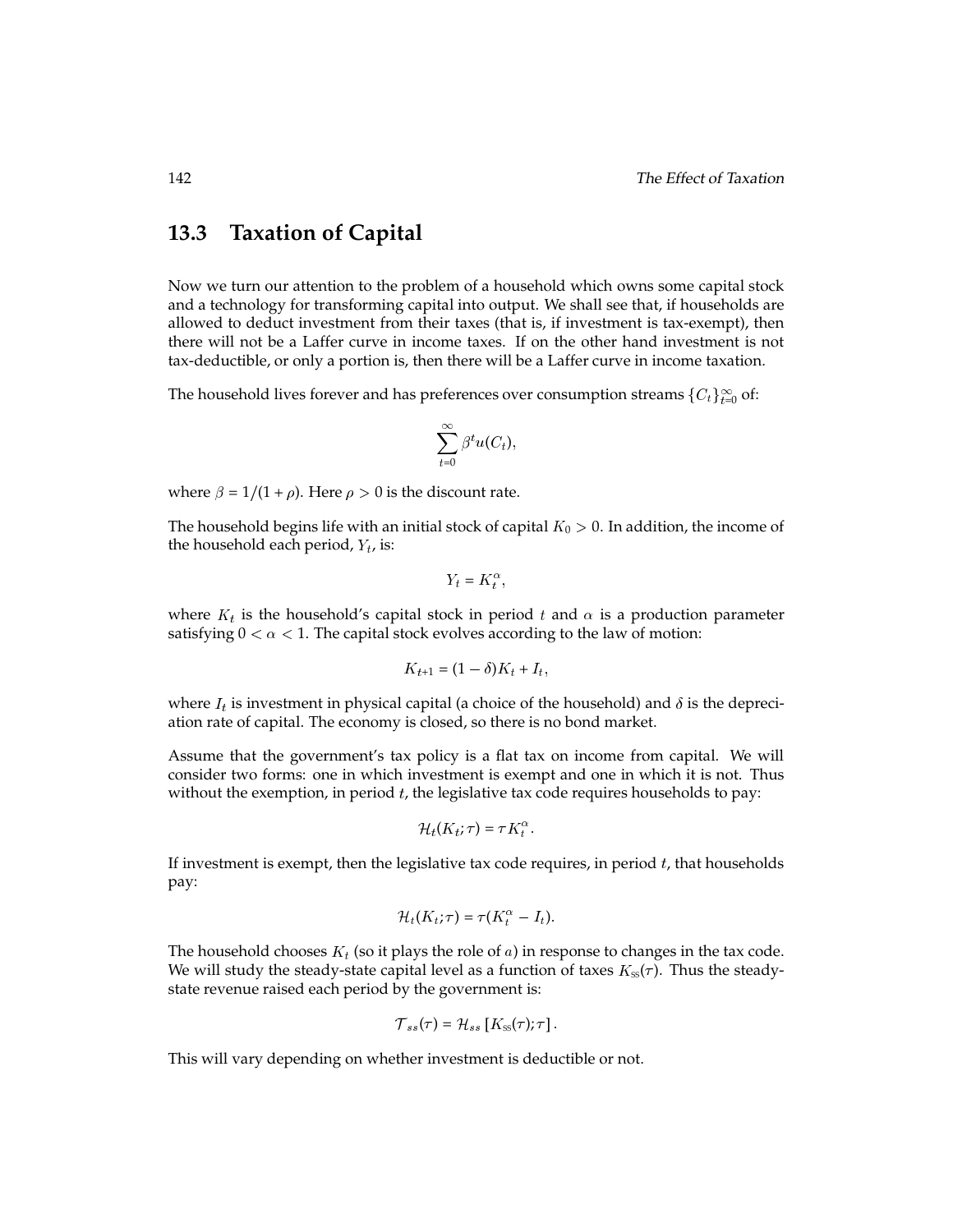The household's budget constraint is:

$$
C_t + I_t + (\text{tax bill})_t = Y_t.
$$

Begin by assuming that investment is non-deductible. The tax bill then becomes the tax rate  $\tau$  times income  $Y_t$ , or:

$$
(\text{tax bill})_t = \tau Y_t
$$

Hence the household's budget constraint becomes:

(13.5) 
$$
C_t = (1 - \tau)Y_t - I_t.
$$

Now assume that investment is tax deductible. The government levies a tax at rate  $\tau$  on every dollar earned above investment. This also sometimes called *paying for investment with pre-tax dollars.* That is:

$$
(\text{tax bill})_t = \tau(Y_t - I_t).
$$

The household's budget constraint now becomes:

$$
(13.6) \tCt = (1 - \tau)(Yt - It).
$$

We shall see that, because the tax system in equation (13.5) raises the implicit price of investment, the steady-state level of capital will be distorted away from its first-best level. Thus as the tax rate increases, investment and the steady-state capital level fall, so there is a Laffer curve lurking in the tax system. In contrast, the tax system in equation (13.6) leaves the implicit price of investment in terms of output unaffected by the tax rate, hence we shall see that the steady-state capital level will be unaffected by the tax rate. As a result, the Laffer curve is banished from the system, and government revenues become linear in the tax rate  $\tau$ .

#### **Analysis When Investment is Not Exempt**

We want to collapse the budget constraint in equation (13.5) and the law of motion for capital into one equation, giving consumption  $C_t$  as a function of  $K_t$  and  $K_{t+1}$ , where in period t the household takes  $K_t$  as given and chooses  $K_{t+1}$ . Thus write consumption  $C_t$  as:

(13.7) 
$$
C_t = (1 - \tau)K_t^{\alpha} + (1 - \delta)K_t - K_{t+1}.
$$

Here we have substituted in  $K_t^\alpha$  for income  $Y_t$  from the agent's technology.

The household's problem thus becomes:

$$
\max_{\{K_{t+1}\}_{t=0}^\infty}\ \sum_{t=0}^\infty\beta^t u(C_t),
$$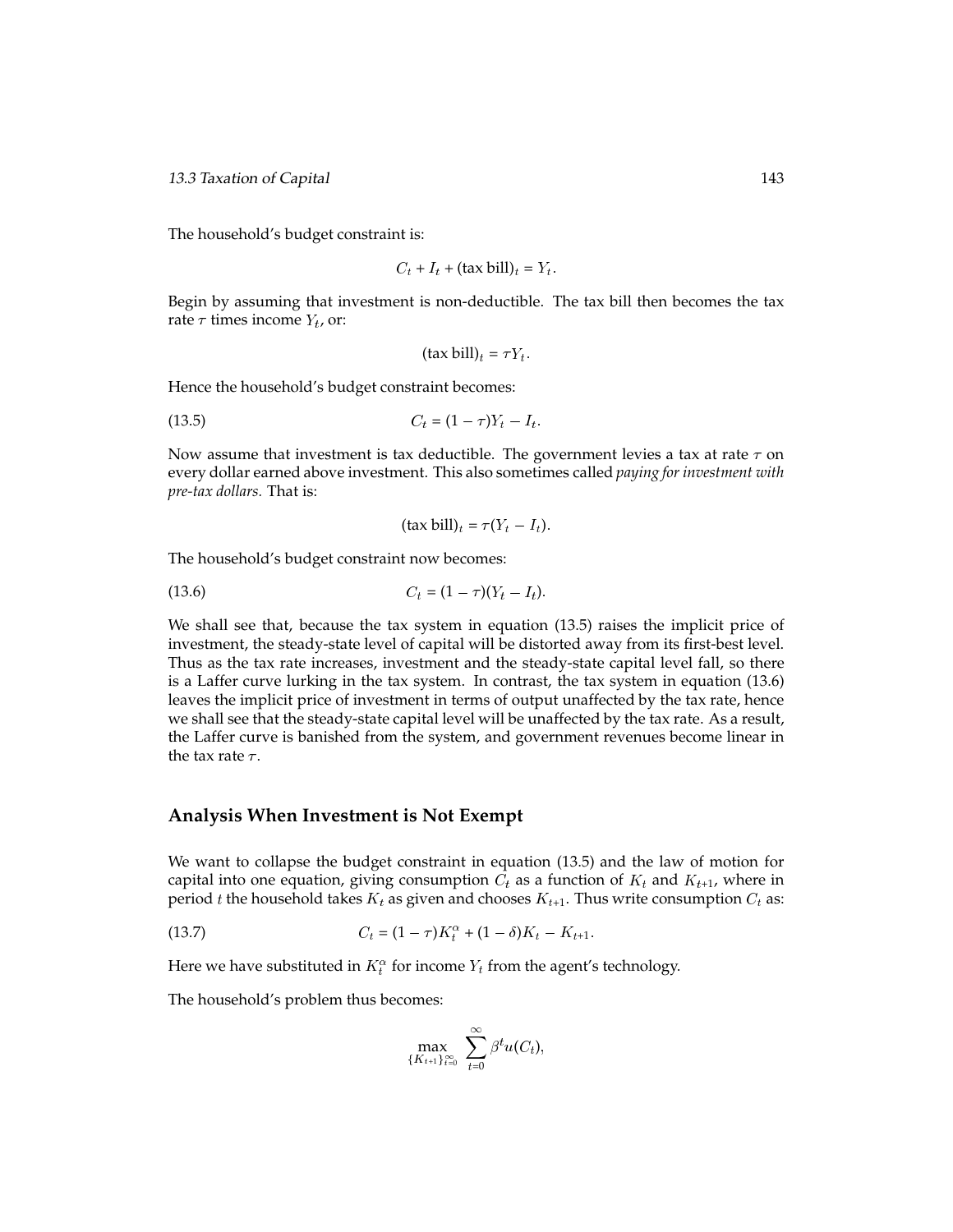where  $C_t$  is given in equation (13.7). Take the derivative with respect to the capital choice  $K_{i+1}$  for some arbitrary period j (where we avoid taking derivatives with respect to capital in period  $T$  because  $t$  is the time index in the summation). Remember the trick to these problems:  $K_{j+1}$  will appear in period j and period  $j + 1$ . Hence optimality requires:

$$
\beta^{j}u'(C_{j})[-1] + \beta^{j+1}u'(C_{j+1})[\alpha(1-\tau)K_{j+1}^{\alpha-1} + 1 - \delta] = 0.
$$

Divide by the common factor  $\beta$ <sup>3</sup>. Now assume that a steady-state has been reached. At a steady-state  $K_t = K_{t+1} = K_{ss}$  and  $C_t = C_{t+1} = C_{ss}$ . Hence:

$$
u'(C_{\rm ss}) = \beta u'(C_{\rm ss})[\alpha(1-\tau)K_{\rm ss}^{\alpha-1}+1-\delta].
$$

Recall that  $\beta^{-1} = 1 + \rho$ . Divide both sides by  $\beta u'(C_{ss})$  to find:

$$
1+\rho=\alpha(1-\tau)K_{\rm ss}^{\alpha-1}+1-\delta.
$$

Hence:

$$
K_{\rm{ss}} = (1 - \tau)^{\frac{1}{1 - \alpha}} \left( \frac{\alpha}{\rho + \delta} \right)^{\frac{1}{1 - \alpha}}.
$$

Notice immediately that the steady-state capital level is decreasing in the tax rate  $\tau$ . Gross income each period at the steady-state is:

$$
Y_{\rm ss} = (1 - \tau)^{\frac{\alpha}{1 - \alpha}} \left( \frac{\alpha}{\rho + \delta} \right)^{\frac{\alpha}{1 - \alpha}}.
$$

Let  $\mathcal{T}_t(\tau)$  be the tax revenue of the government each period when the tax rate is  $\tau$ . At the steady-state:

(13.8) 
$$
\mathcal{T}_t(\tau) = \tau Y_{ss} = \tau (1 - \tau)^{\frac{\alpha}{1 - \alpha}} \left( \frac{\alpha}{\rho + \delta} \right)^{\frac{\alpha}{1 - \alpha}}.
$$

Since  $0 < \alpha < 1$ ,  $\mathcal{T}_t$  is a parabola with a peak at  $\tau = 1 - \alpha$ . Thus this tax system exhibits a Laffer curve.

#### **Analysis When Investment is Exempt**

As before, we begin by collapsing the budget constraint (now equation (13.6)) and the law of motion for capital into one equation. Thus write:

$$
C_t = (1 - \tau)(K_t^{\alpha} + (1 - \delta)K_t - K_{t+1}).
$$

Notice the difference that exempting investment makes. The entire right-hand-side is now multiplied by  $1 - \tau$ , so the household cannot escape taxation by altering its mix of investment and consumption.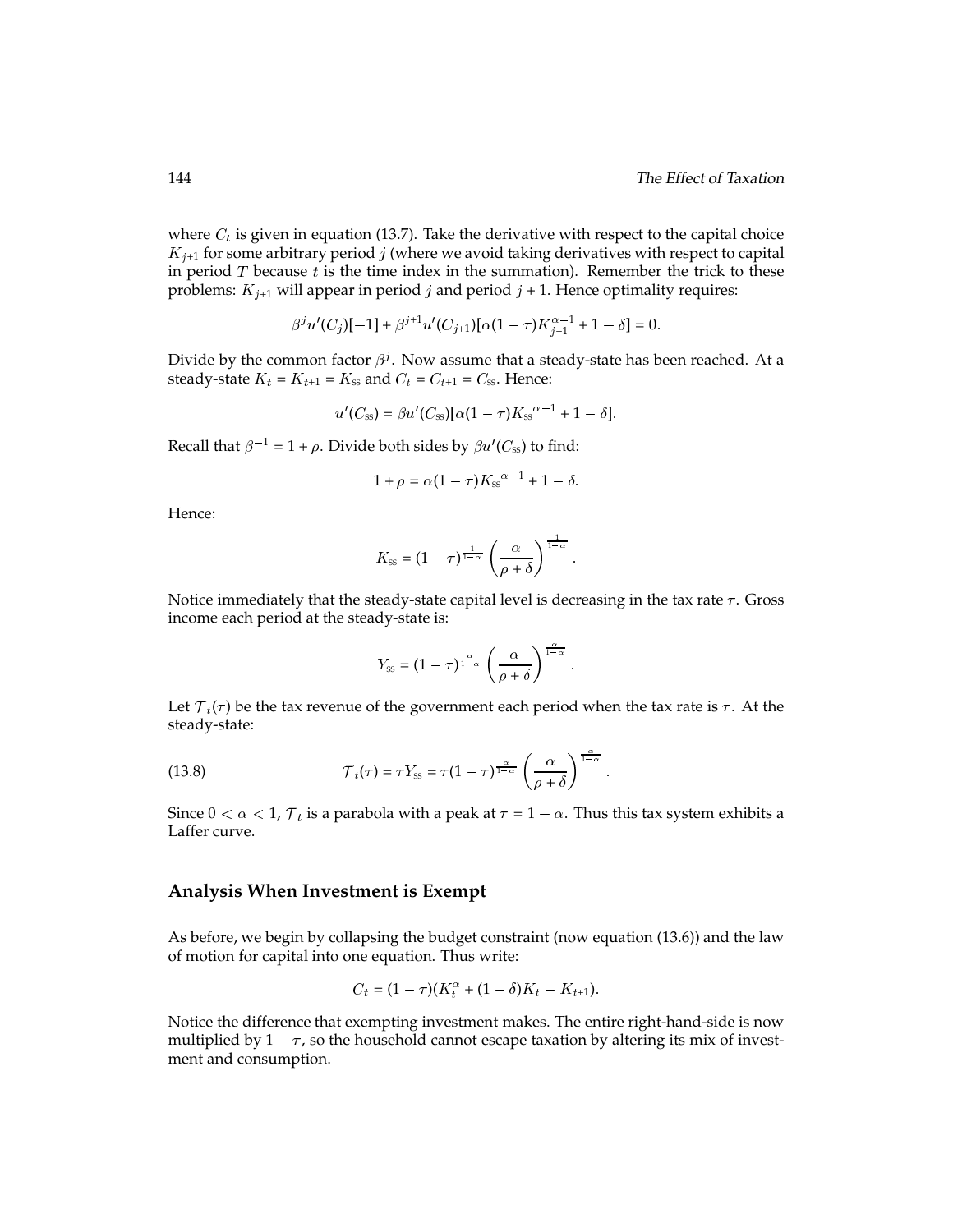Once again, we choose sequences of capital to maximize:

$$
\max_{\{K_{t+1}\}_{t=0}^\infty} \ \sum_{t=0}^\infty \beta^t u(C_t),
$$

where  $C_t$  is given above. The derivative with respect to  $K_{j+1}$  is now:

$$
\beta^{j} u'(C_{j})[-(1-\tau)] + \beta^{j+1} u'(C_{j+1})[(1-\tau)(\alpha K_{j+1}^{\alpha-1} + 1 - \delta)] = 0.
$$

Divide the equation by the common factor  $(1-\tau)\beta^j$ . Notice that the tax rate has vanished. Now assume a steady-state. Hence:

$$
u'(C_{\rm ss}) = \beta u'(C_{\rm ss}) [\alpha K_{\rm ss}^{\alpha-1} + 1 - \delta].
$$

Solving for  $K_{ss}$  produces:

$$
K_{\rm ss} = \left(\frac{\alpha}{\rho + \delta}\right)^{\frac{1}{1-\alpha}}.
$$

Notice that the steady-steady state capital level is unaffected by the tax rate  $\tau$ . Gross income at the steady state is  $Y_{ss}$  and is given by:

$$
Y_{\rm ss} = K_{\rm ss}^{\alpha}.
$$

Again, this is not a function of  $\tau$ .

The government's period-by-period revenue function  $\mathcal{T}_t(\tau)$  is now simply:

$$
\mathcal{T}_t(\tau)=\tau(Y_{\rm ss}-I_{\rm ss}),
$$

where  $I_{ss}$  is the steady-state investment level (which is tax-exempt). We can find  $I_{ss}$  by solving the law of motion for capital:

$$
K_{t+1} = (1 - \delta)K_t + I_t
$$

for the steady-state level of capital:

$$
K_{\rm ss} = (1 - \delta)K_{\rm ss} + I_{\rm ss}, \text{ so:}
$$
  

$$
I_{\rm ss} = \delta K_{\rm ss}.
$$

Hence  $\mathcal{T}_t$  becomes:

$$
\mathcal{T}_t(\tau) = \tau(Y_{ss} - I_{ss}) = \tau (K_{ss}^{\alpha} - \delta K_{ss}) = \tau \left[ \left( \frac{\alpha}{\rho + \delta} \right)^{\frac{\alpha}{1 + \alpha}} - \delta \left( \frac{\alpha}{\rho + \delta} \right)^{\frac{1}{1 + \alpha}} \right].
$$

Thus government revenue each period is just a linear function of the tax rate  $\tau$ , and there is no Laffer curve in this tax system.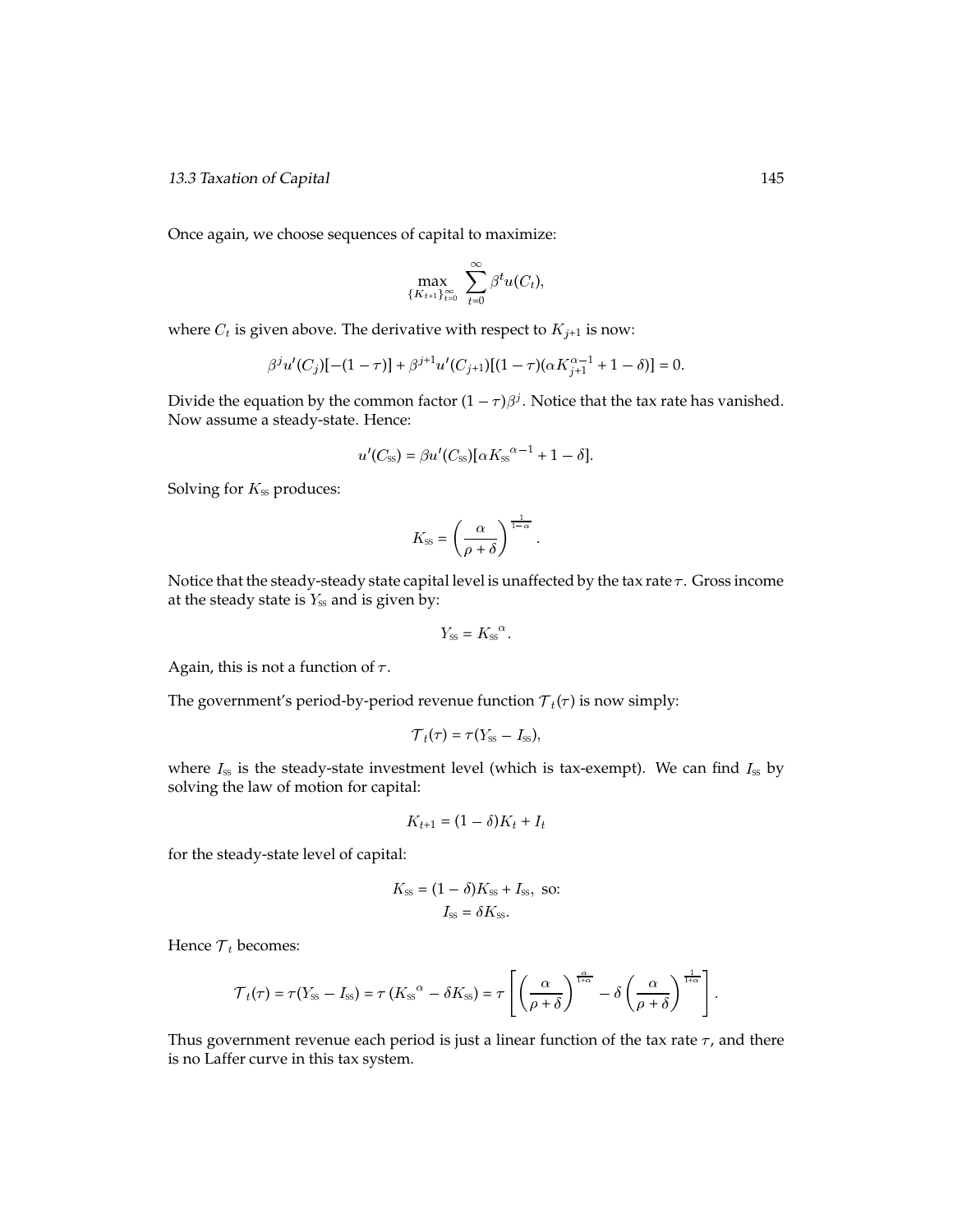## **13.4 Redistribution and Taxation**

Now we turn our attention, as promised, to fiscal policies aimed at redistribution. We shall write down a model with two agents. One agent will be low-productivity and the other agent will be high-productivity. Without government intervention, there will be income inequality in this model. Why is the government interested in redistributing income? For now, let us simply take it as given that the fiscal authority will attempt to remedy income equality by taxes and transfers. We might expect the government to address the underlying causes of the agents' productivity gap, but since they are likely the result of, in a best case, different schooling histories, they are not likely to be remedied over the short-term.

Agents of type  $i, i = a, b$  have a common utility function over consumption  $C^i$  and labor effort  $L^i$  of the (familiar) form:

$$
\frac{C^{i}}{\gamma} - L^{i},
$$

where  $\gamma$  < 1. There is a technology transforming labor effort into the consumption good of the form:

$$
Y^i = w^i L^i,
$$

where  $i = a, b$ . Assume that  $w^a > w^b$  so agents of type  $a$  are more productive than type  $b$ agents.

The government will tax type a agents at a rate  $\tau$  in order to make a lump-sum transfer to type  $b$  agents of  $v$ . Hence agents face budget constraints of the form:

$$
Ca = (1 - \tau)wa La, and:
$$
  

$$
Cb = wb Lb + v.
$$

Agents of type a face precisely the same problem that we solved in Section 13.2. Agents of type  $b$  face a "negative lump sum tax" of  $v$ . There is thus nothing unfamiliar about this problem.

The government has a budget constraint which requires it to balance transfer payments  $v$ with tax revenue  $\mathcal{T}^a$  from agents of type  $a.$  Assume that there are an equal number of type a and type b agents, so the government budget constraint becomes:

$$
v=\mathcal{T}^a=\tau w^a L^a(\tau).
$$

From our analysis in Section 13.2 above, we know that  $L^a(\tau)$  is:

$$
L^{a}(\tau) = [(1 - \tau)w^{a}]^{\frac{1}{1 - \gamma}}.
$$

Thus:

$$
\mathcal{T}^{a}(\tau)=\tau(1-\tau)^{\frac{\gamma}{1-\gamma}}w^{a\,\frac{1}{1-\gamma}}.
$$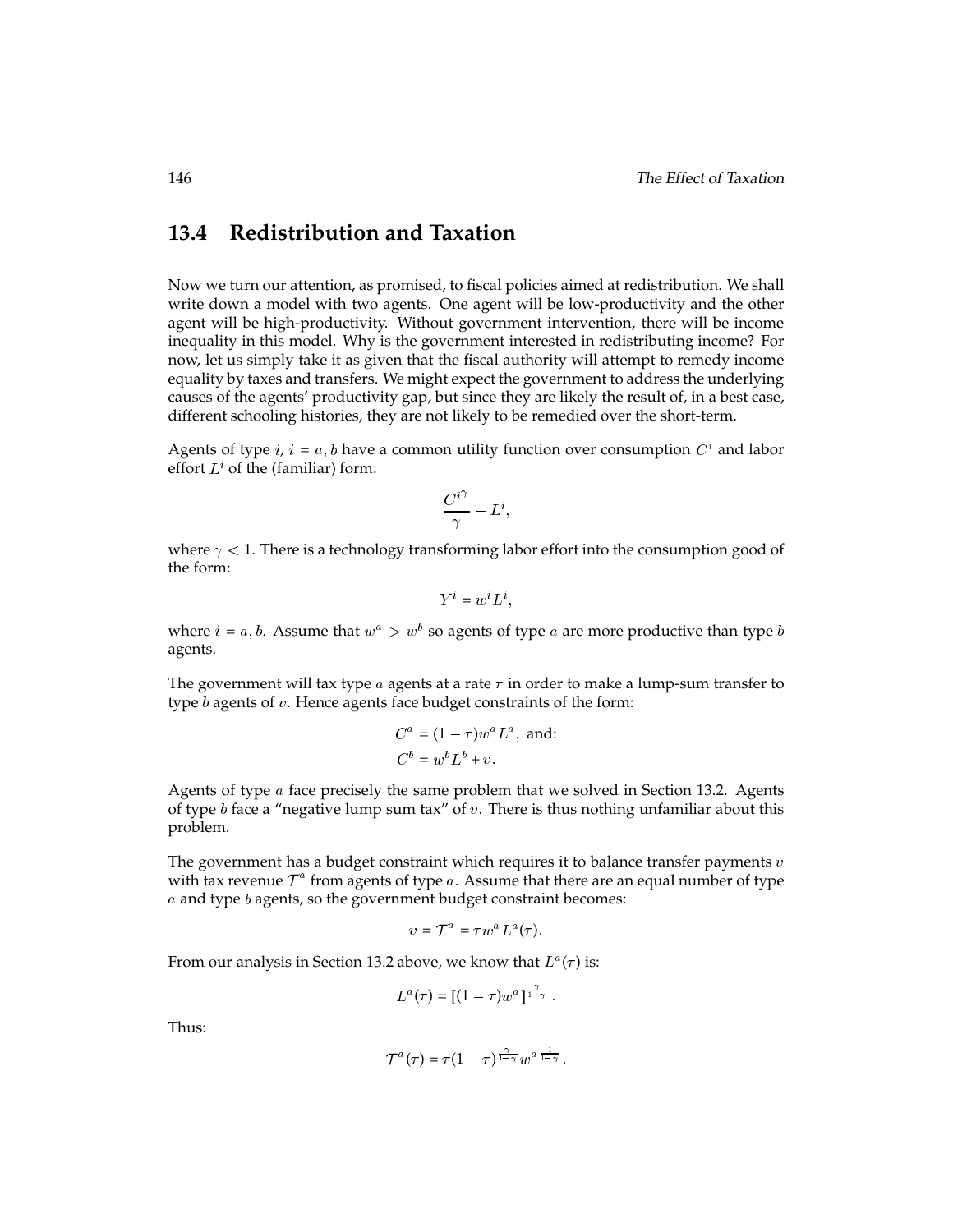#### 13.4 Redistribution and Taxation 147

Agents of type  $b$  get a lump-sum subsidy of  $v = \mathcal{T}^a$ . Solving for their optimal labor supply gives:

$$
L^b=w^{b\,\frac{1}{1-\gamma}}-\frac{v}{w^b}.
$$

Thus agents of type  $b$  certainly decrease their effort as  $v$  increases.

We know that if  $\gamma > 0$  that agents of type *a* will also decrease their effort as  $\tau$  increases. Hence if  $\gamma > 0$ , redistribution will certainly lower both agent's labor supply and total national output.

If  $\gamma$  < 0, an increase in the tax on type a agents will increase their labor supply. This effect will, we shall see, never be large enough to overcome the decrease in type <sup>b</sup> labor effort. As a result, increases in redistribution will again lower national income. To see this, begin by calculating the effect on  $L^a$  and  $L^b$  of an increase in  $\tau\colon$ 

(13.9)  
\n
$$
\frac{\partial L^a}{\partial \tau} = w^{a \frac{\gamma}{1-\gamma}} \left[ \frac{\gamma}{1-\gamma} (1-\tau)^{\frac{\gamma}{1-\gamma}-1} (-1) \right]
$$
\n
$$
= -(1-\tau)^{\frac{\gamma}{1-\gamma}-1} w^{a \frac{\gamma}{1-\gamma}} \left[ \frac{\gamma}{1-\gamma} \right]
$$
\n
$$
= -L^a \frac{\gamma}{1-\gamma} \frac{1}{1-\tau}.
$$
\n
$$
\frac{\partial L^a}{\partial \tau} = -\frac{w^a}{w^b} \left[ L^a - \tau \frac{\gamma}{1+\gamma} \frac{L^a}{1-\tau} \right]
$$
\n
$$
= -L^a \frac{w^a}{w^b} \left[ 1 - \frac{\gamma}{1-\gamma} \frac{\tau}{1-\tau} \right].
$$

Armed with these derivatives, we can consider the effect on total national output (GDP) of an increase in  $\tau$ :

$$
\frac{dY}{d\tau}=\frac{dY^a}{d\tau}+\frac{dY^b}{d\tau}=\frac{d}{d\tau}w^aL^a+\frac{d}{d\tau}w^bL^b=-\frac{\gamma}{1-\gamma}\frac{1}{1-\tau}w^aL^a-w^aL^a\left[1-\frac{\gamma}{1-\gamma}\frac{\tau}{1-\tau}\right].
$$

We divide by  $w^a\,L^a$ , to find that  $dY/d\tau < 0$  if and only if:

$$
-\frac{\gamma}{1-\gamma}\frac{1}{1-\tau} - \left[1 - \frac{\gamma}{1-\gamma}\frac{\tau}{1-\tau}\right] < 0, \text{ or:}
$$
\n
$$
-\frac{\gamma}{1-\gamma}\frac{1}{1-\tau} + \frac{\gamma}{1-\gamma}\frac{\tau}{1-\tau} - 1 < 0, \text{ or:}
$$
\n
$$
-\frac{\gamma}{1-\gamma}\frac{1}{1-\tau}(1-\tau) < 1, \text{ or:}
$$
\n
$$
-\frac{\gamma}{1-\gamma} < 1.
$$

Since we are assuming here that  $\gamma < 0$ , this is always true. In this model of labor supply, redistribution financed by distortionary taxes leads to a decrease in total national income.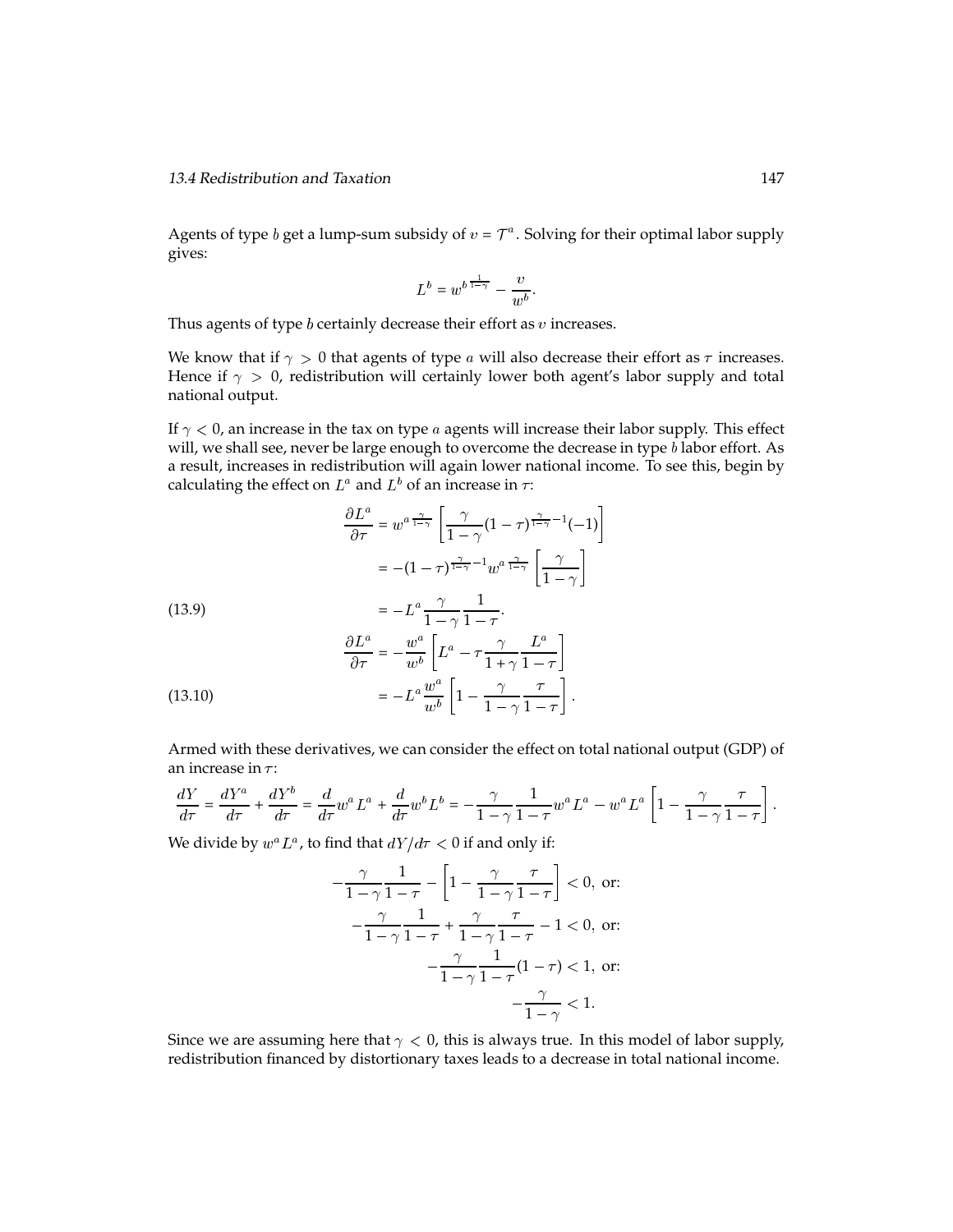| Variable                                      | Definition                                                                                                                                                                   |
|-----------------------------------------------|------------------------------------------------------------------------------------------------------------------------------------------------------------------------------|
| $\mathcal{H}(a;\psi)$                         | Tax policy or system: legal mapping from actions<br>of household a and parameters $\psi$ to tax liability<br>of household.                                                   |
| $\mathcal{T}(\psi)$                           | Realized revenue of the government under tax<br>policy <i>H</i> with parameters $\psi$ . The household is<br>assumed to be using its best response, $a_{\text{max}}(\psi)$ . |
| a, A                                          | Action of household a must lie in the set of possi-<br>ble actions A.                                                                                                        |
| $\psi$                                        | Vector of parameters in tax system or policy $H$ .                                                                                                                           |
| $a_{\max}(\psi)$                              | Household's optimal choice of action $a$ under tax<br>policy <i>H</i> with parameters $\psi$ .                                                                               |
| $\mathcal{Y}(a)$                              | Household's gross (pre-tax) income as a function<br>of household action choice a.                                                                                            |
| $U[a, \mathcal{Y}(a) - \mathcal{H}(a; \psi)]$ | Household's utility over action $a$ and net (post-<br>tax) income $\mathcal{Y} - \mathcal{H}$ .                                                                              |
| $V(\psi)$                                     | Household's indirect utility with parameters $\psi$ :                                                                                                                        |
|                                               | U $(a_{\max}(\psi), \mathcal{Y}(a_{\max}(\psi) - \mathcal{H}[a_{\max}(\psi); \psi)]).$                                                                                       |
| $\tau,E$                                      | Parameters of a flat tax system: the flat tax rate<br>and the exemption.                                                                                                     |

Table 13.1: General Tax Notation for Chapter 13.

## **Exercises**

#### **Exercise 13.1 (Hard)**

Consider an economy with infinitely many agents, each of whom is very very small. An agent  $i$  has preferences over consumption  $c^i$  and labor effort  $\ell^i$  of:

$$
u^i(c^i,\ell^i)=c^i-\gamma^i\ell^i.
$$

The preference parameter  $\gamma^i$  is distributed uniformly on the interval [0, 1]. So the fraction of agents with preference parameters  $\gamma$  less than some number x is just x, for  $0 \le x \le 1$ . For example, exactly half of the population have values of  $\gamma$  less than or equal to 0.5.

Agents may only choose whether or not to work, not how many hours to work. If an agent chooses to work, she supplies exactly one unit of labor effort to the common backyard technology transforming labor effort into output as  $y^i = \ell^i$ . If an agent chooses not work, her labor effort is zero, she produces nothing and consumes nothing. All agents have the same backyard technology.

The government levies a flat income tax at a rate  $0 \leq \tau \leq 1$ . The tax rate  $\tau$  is common to all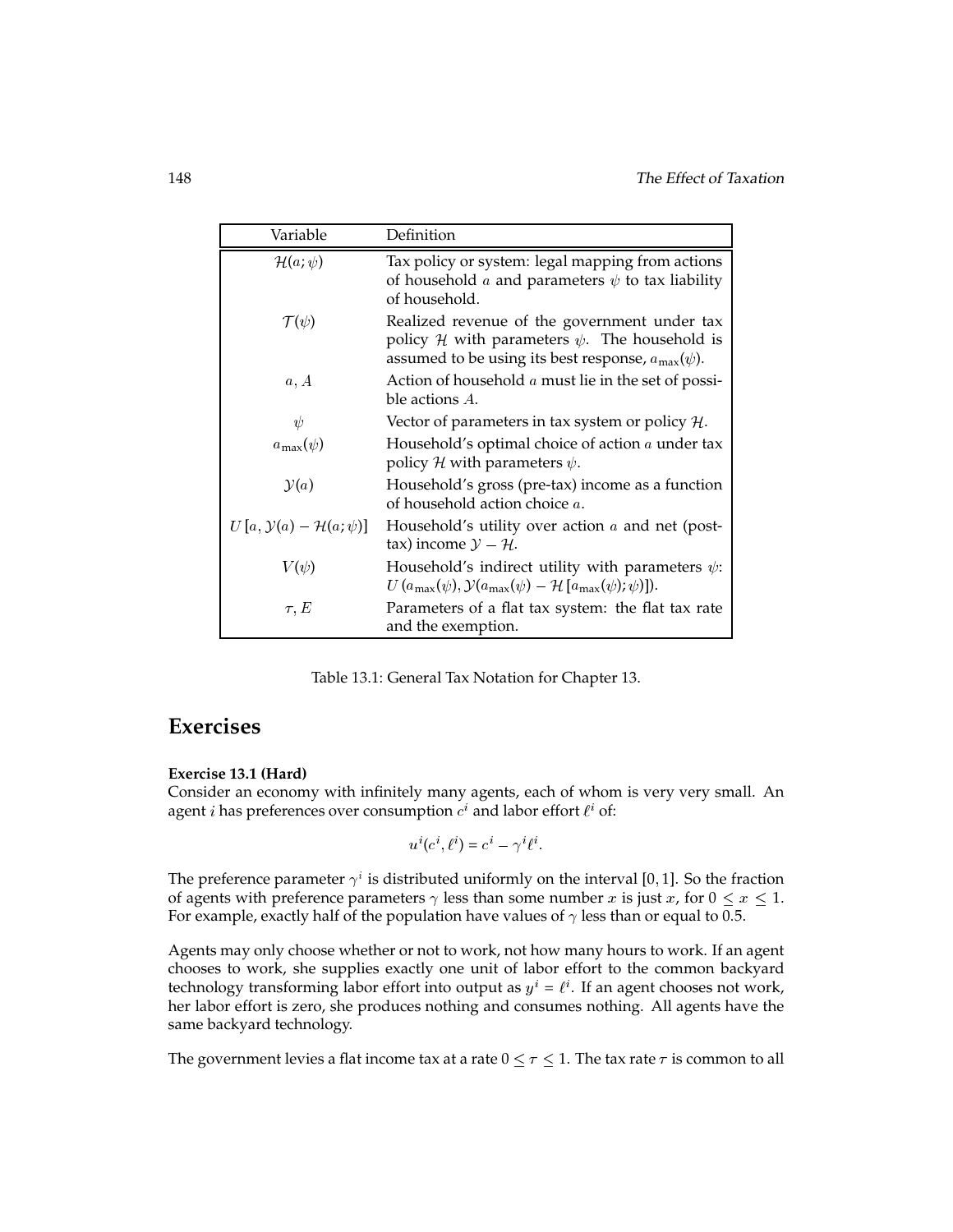#### Exercises 149

| Variable         | Definition                                                                           |
|------------------|--------------------------------------------------------------------------------------|
| $u(C_t)$         | One-period utility function when consumption is<br>$C_t$                             |
| $C_t$ , $c_t$    | Aggregate consumption, household consump-<br>tion.                                   |
| $I_t$            | Household investment in capital at time $t$ .                                        |
| $K_t$            | Capital stock at time t.                                                             |
| L                | Representative household's labor supply.                                             |
| w                | Wage rate on labor.                                                                  |
| $\tau_L$         | Lump sum tax amount.                                                                 |
| $\alpha, \delta$ | Production parameters: the marginal product of<br>capital and the depreciation rate. |
| $\gamma$         | Preference parameter.                                                                |
| $w^a, w^b$       | Wage rates of agents of type $a$ and type $b$ .                                      |
| $C^a, C^b$       | Consumption of agents of type $a$ and type $b$ .                                     |
| $L^a, L^b$       | Labor supply of agents of type $a$ and type $b$ .                                    |
| $\boldsymbol{v}$ | Lump-sum transfer from type $a$ agents to type $b$<br>agents.                        |

Table 13.2: Other Notation for Chapter 13

agents (that is, all agents face the same tax rate). Answer the following questions:

- 1. Given the tax rate  $\tau$ , how much does an agent consume if she works? If she does not work?
- 2. For agent i, with preference parameter  $\gamma^i$ , calculate the utility of working (so that labor supply is  $\ell^i = 1$ ) and of not working (so that labor supply is  $\ell^i = 0$ ). What determines whether or not an agent works?
- 3. Given  $\tau$ , find the largest value of  $\gamma$  such that agents prefer to work, or are at least indifferent between working and not working. Call this critical value  $\gamma^*(\tau).$
- 4. Given  $\tau$ , multiply revenue per worker by the fraction of agents willing to work. Call this  $T(\tau)$ , the government revenue function. Draw  $T(\tau)$  as a function of  $\tau$ .
- 5. Is there a Laffer curve in the tax system?

#### **Exercise 13.2 (Easy)**

Suppose I ran the following regression:

$$
G_t = b_0 + b_1 \tau_t + u_t,
$$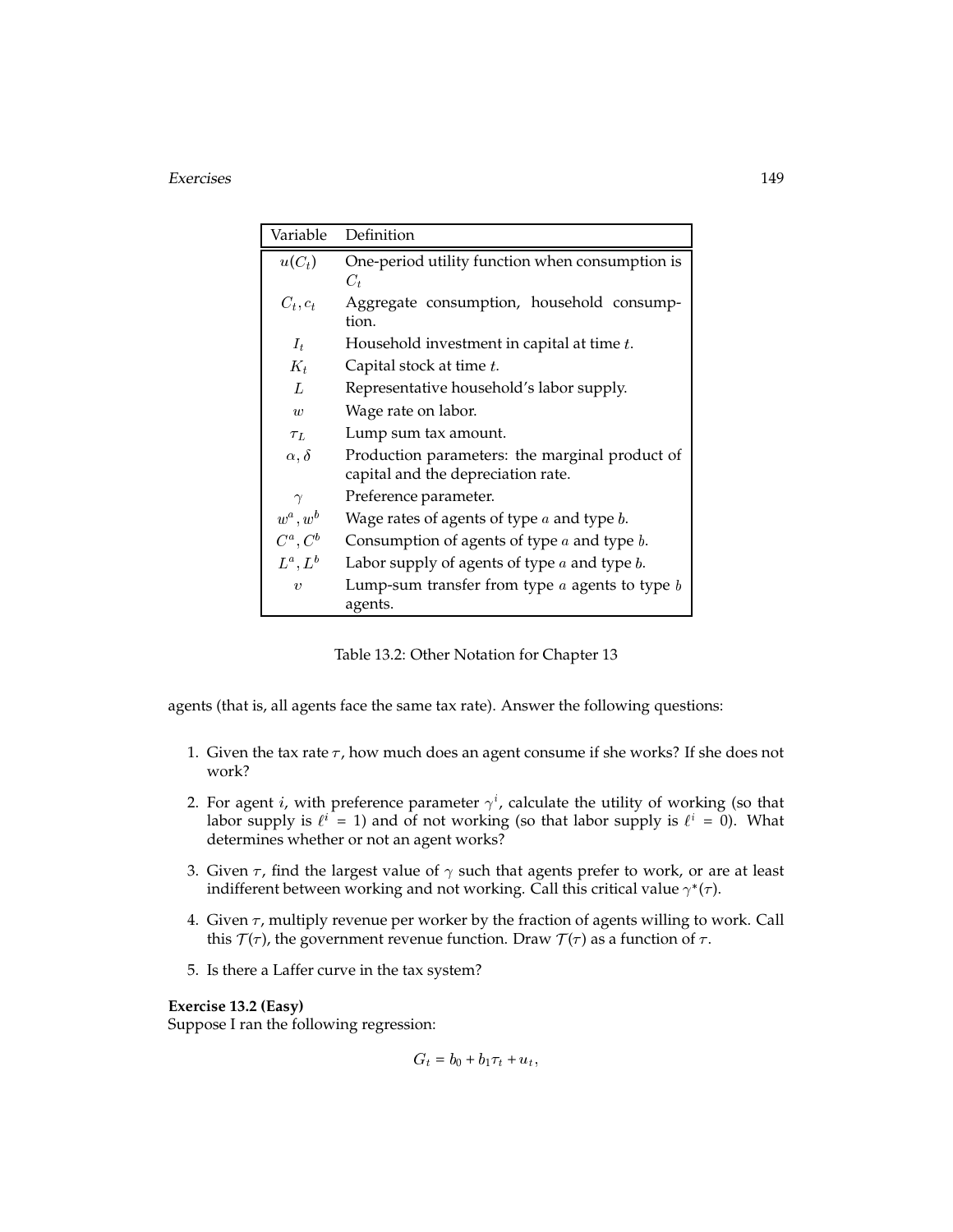for  $t = 1948, 1949, \ldots, 1997$ , and where  $G_t$  are real government receipts and  $\tau_t$  are some measure of the marginal tax rates faced by a typical American for the indicated years. Suppose that my estimated coefficient  $\hat{b_1}$  is negative and statistically significant. Would you conclude from this that there is a Laffer curve in the U.S. economy, and that we are on its downward-sloping portion? Why or why not?

#### **Exercise 13.3 (Moderate)**

The representative household lives for one period and has preferences over consumption  $C$  and labor supply  $L$  as follows:

$$
U(C, L) = 2\sqrt{C} - L.
$$

The government levies a flat tax at rate  $\tau$  and a lump-sum tax of S. Money spent on the lump-sum tax is exempt from the flat tax (that is, the lump-sum tax is paid with *pre-tax* dollars). The household can transform labor effort into the consumption good at a rate of one-to-one (the wage rate is unity). Answer the following questions:

- 1. What are the parameters of this tax system? What is the action chosen by the household?
- 2. Write down the tax system function  $\mathcal{H}(a; \psi)$  in this case (replace a with the household's action and  $\psi$  with the parameters of the tax system).
- 3. If the household works some amount  $L$ , write down its tax bill.
- 4. Write down the household's consumption as a function of  $L, \tau$  and  $S$ .
- 5. Solve the household's problem. What is  $L(\tau, S)$ ?
- 6. Find the government's revenue function  $T(\psi)$ .

#### **Exercise 13.4 (Easy)**

Assume that a household lives for one period and has preferences over consumption  $c$  and labor supply  $\ell$  as follows:

$$
4\sqrt{c}-\ell.
$$

The household earns a constant wage of  $w = 1$  for each unit worked. There is a flat tax of rate  $\tau$ . Answer the following questions:

- 1. Given that the household works an amount  $\ell$ , find the household's tax bill,  $\mathcal{H}(\ell; \tau)$ and consumption,  $c(\ell, \tau)$ .
- 2. Find the household's optimal choice of labor effort,  $\ell(\tau)$ .
- 3. Find the government revenue function  $T(\tau)$ .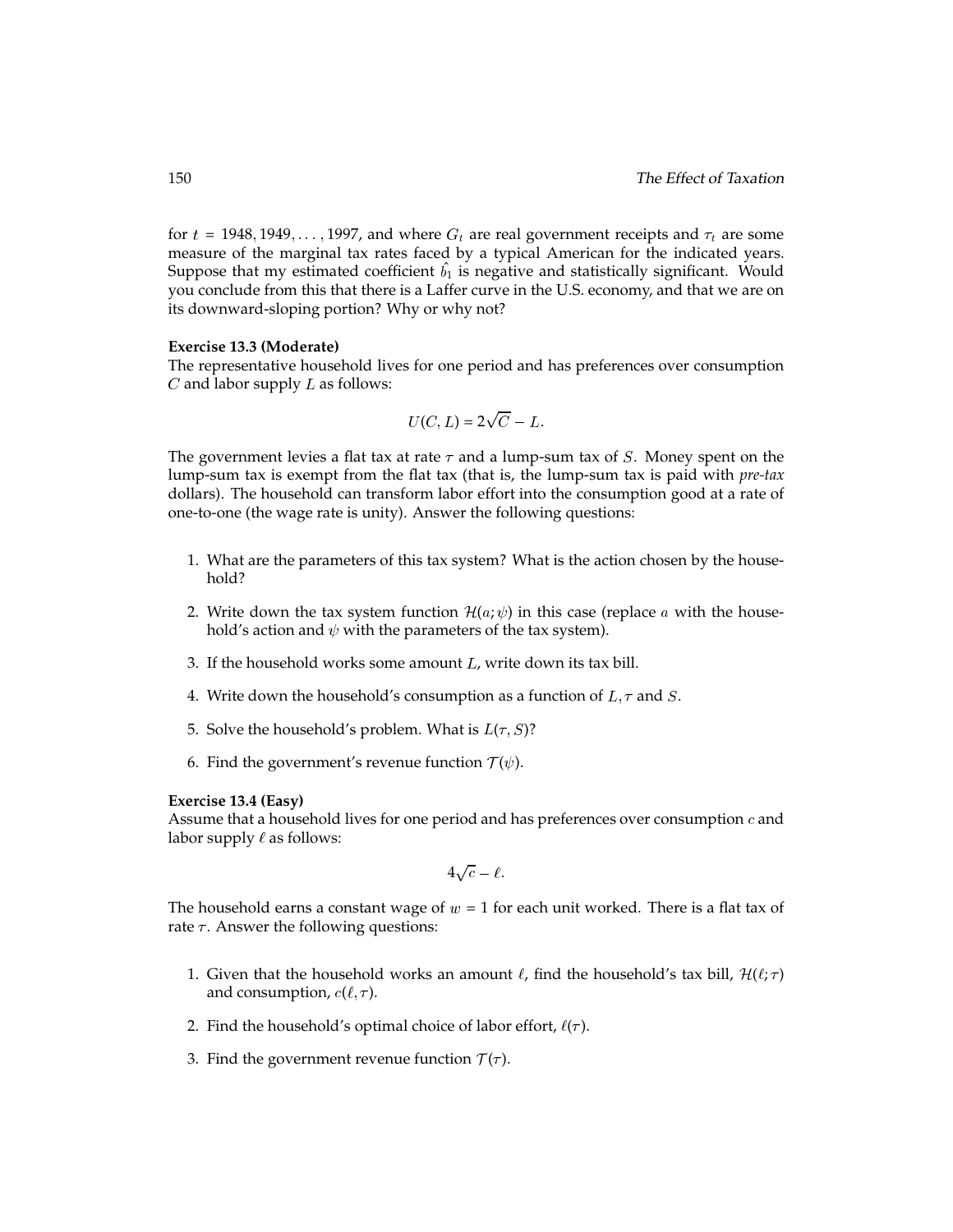#### Exercises 151

4. The government wishes to raise an amount  $3/4$  in tax revenue from this household. Which tax rate(s) can the government use. Assume that the government is benevolent (that is, nice). Which tax rate does the government use?

#### **Exercise 13.5 (Hard)**

Tammy lives for two periods. In the first period of life she works  $\ell$  hours at a wage of  $w$  per hour. In the second period of life she is retired and supplies no labor. There is a perfect bond market on which Tammy saves an amount  $b$  in the first period of life, which earns a net interest rate of  $r = 0$  (for a gross interest rate  $1 + r = 1$ ), so Tammy's savings pay off  $(1 + r)b = b$  in the second period of life. Tammy has preferences over consumption sequences  $\{c_1, c_2\}$  and effort  $\ell$  as follows:

$$
u(\{c_1, c_2\}, \ell) = \sqrt{c_1} + \sqrt{c_2} - \ell.
$$

The government taxes Tammy at a rate  $\tau_1$  on income earned in the first period of life,  $w\ell$ . Tammy owes no tax in the second period of life.

1. Write down Tammy's budget constraint in each period of her life, substitute out the savings term  $b$  and show that Tammy's present-value budget constraint is:

$$
c_1 + \frac{1}{1+r}c_2 = c_1 + c_2 \le (1 - \tau_1)w\ell.
$$

- 2. Calculate Tammy's optimal choices of consumption, work, and savings:  $c_1, c_2, \ell$ , and b, as a function of the tax rate  $\tau_1$ .
- 3. How much revenue does the government raise as a function of the tax rate  $\tau_1$ ,  $\mathcal{T}(\tau_1)$ . Find  $\tau_1^*$ , the tax rate at which government revenue is maximized. What is the maximum amount of revenue the government can raise (that is, what is  ${\cal T}_1(\tau_1^*))^?$
- 4. Is there a Laffer curve?

#### **Exercise 13.6 (Hard)**

Use the same preferences and technology as in Exercise (13.5) above, except that here we call the government tax rate  $\tau_2$  instead of  $\tau_1$ . The government will allow Tammy to *exempt* her savings b from taxes (as in a 401(k) plan), so she owes tax at a rate  $\tau_2$  in the first period only on the portion of her income that she does not save,  $w\ell - b$ . Tammy still owes no tax in the second period of life. If Tammy saves an amount b she consumes  $(1 - \tau_2)(w \ell - b)$  in period 1 and  $b$  in period 2.

- 1. Write down Tammy's present-value budget constraint. How is it different from the one you calculated in part (1) of Exercise (13.5) above?
- 2. Solve Tammy's optimization problem. What are her optimal choices of consumption, work, and savings  $c_1, c_2, \ell$ , and b as a function of the tax rate  $\tau_2$ ?